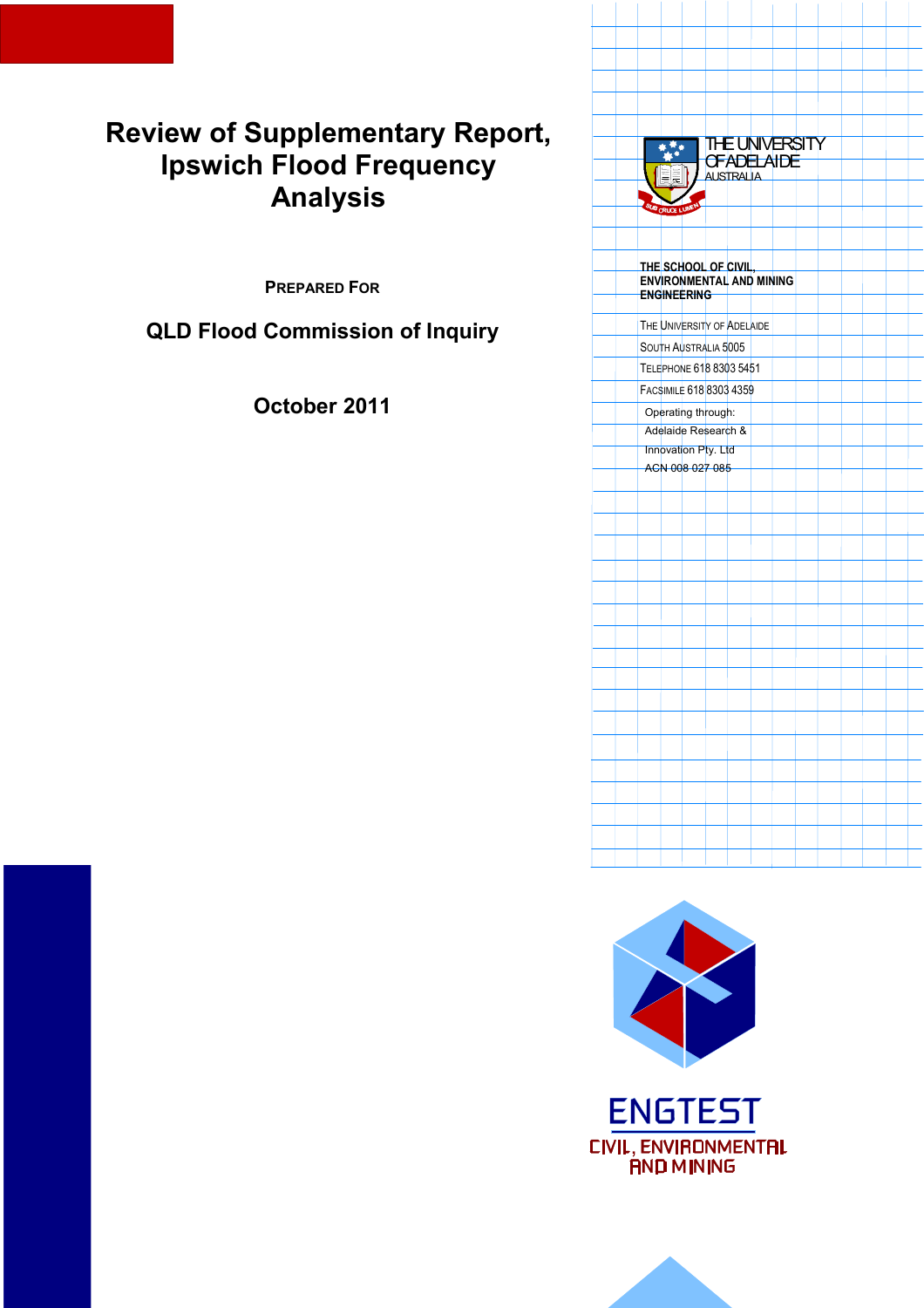# **Review of Supplementary Report, Ipswich Flood Frequency Analysis**

**PREPARED FOR**

**QLD Flood Commission of Inquiry** 

**October 2011** 

### **AUTHOR:** DR MICHAEL LEONARD

**No. OF PAGES:** 28

**DISTRIBUTION:** ELECTRONIC

**REFERENCE NUMBER:** C110904

**DATE OF ISSUE:**  $20^{\text{th}}$  October 2011

Prepared By: ...

 MICHAEL LEONARD  **ENGTEST** *CONSULTANT*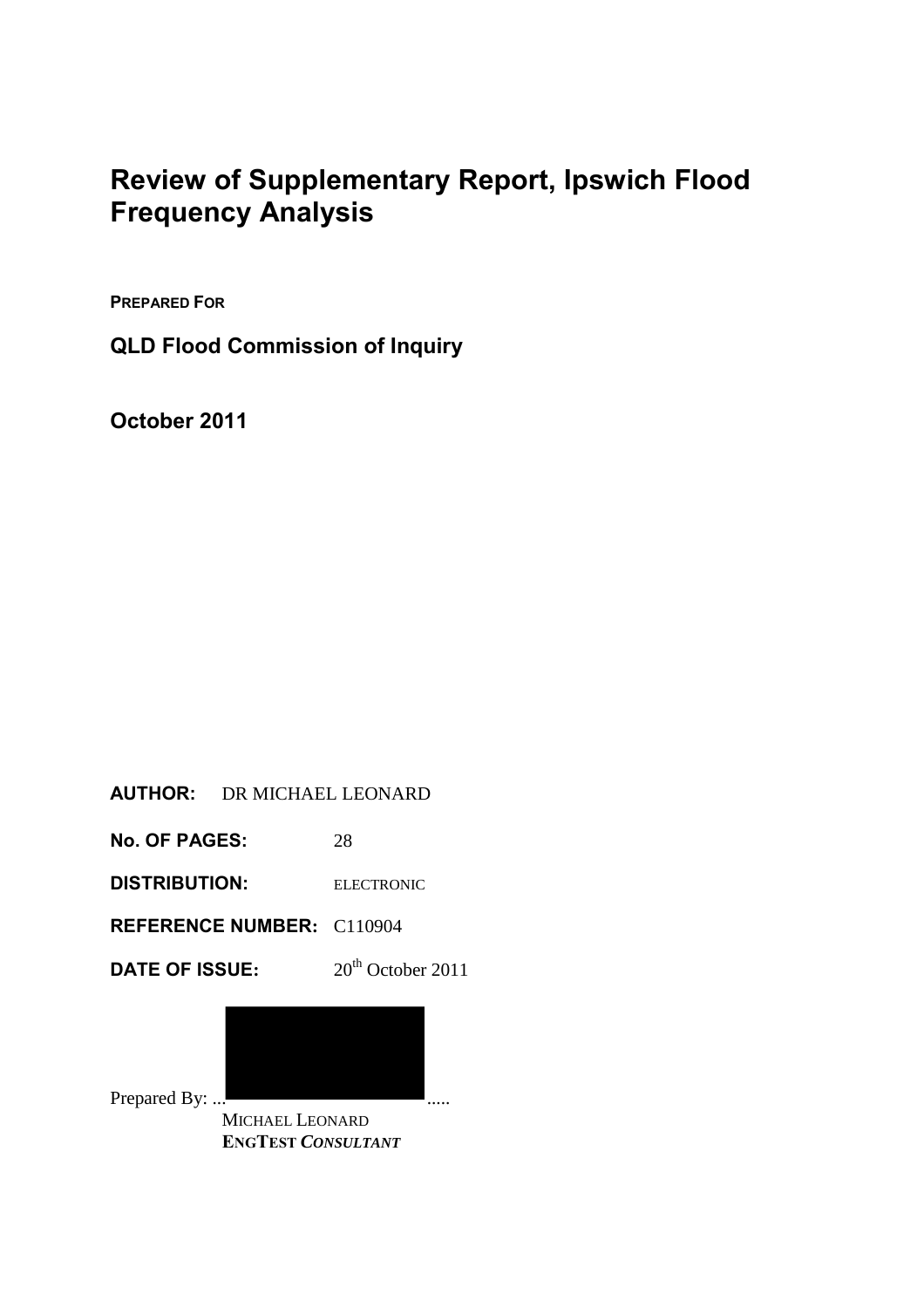#### **Executive Summary**

This document is a review of the "WMA Ipswich Report" (WMA, 2011c) pertaining to flooding in the region of Ipswich (which incorporates flood frequency analysis of the Bremer and Brisbane rivers). It is a supplement to the "WMA Brisbane Report" (WMA, 2011a). The terms of reference are the same for both reports.

Since Ipswich is near the confluence of the Bremer and the Brisbane it is jointly influenced by both rivers. There are two aspects to this joint influence,

- (i) the hydraulic join where backflow from an elevated Brisbane River will cause higher water levels in Ipswich based on its proximity to the confluence and channel properties, and
- (ii) the hydrologic join because the flows down the Bremer and Brisbane Rivers are not independent of each other. Their correlation is due to the coincidence of rainfall on both catchments across the variety of storm events.

As the design levels at Ipswich are not independent of the flows down the Brisbane River, parts of the analysis are contingent on accepting the results of the WMA Brisbane Report. In fact, the WMA Ipswich Report presents significant additional reasoning on matters relating to the Brisbane River flows. This additional information requires discussion of the Brisbane River flows to be revisited. In short, they identify that data entry errors on a number of input rainfalls presented in the SKM report (2003) cause a significantly different interpretation of the results. The corrected input rainfalls support a higher post-dam estimate of flow than the SKM (2003) report.

Numerous studies of the Bremer River and flooding in the Ipswich region have been conducted previously. Putting aside questions over Brisbane River flows, there is a significant development in the methodology of the WMA Ipswich report. Where earlier studies have required limiting assumptions on the hydrologic coupling of the Brisbane and Bremer rivers, WMA have performed a joint probability analysis. This methodology is reviewed in detail because of the additional assumptions required beyond that of a standard flood frequency analysis. This review is not exhaustive on these matters, but is intended to highlight those assumptions which appear more critical.

The main short-coming of the WMA Ipswich report, as with the WMA Brisbane report, is dictated by the short time frame available to WMA: that a stochastic (Monte Carlo) assessment is required to provide the fullest assessment on the role of the dams. It is expected that modelling the variability in the dam conversion will cause significant additional uncertainty in the Q100 estimates. It is possible that this additional uncertainty is sufficiently large that any difference in the best-estimate from competing hypotheses is drowned by the variability in their resultant estimates. Such an analysis would favour greater conservatism from a risk-based analysis point of view in contrast to methods that use a deterministic dam conversion which can overstate the certainty in the resulting design estimate.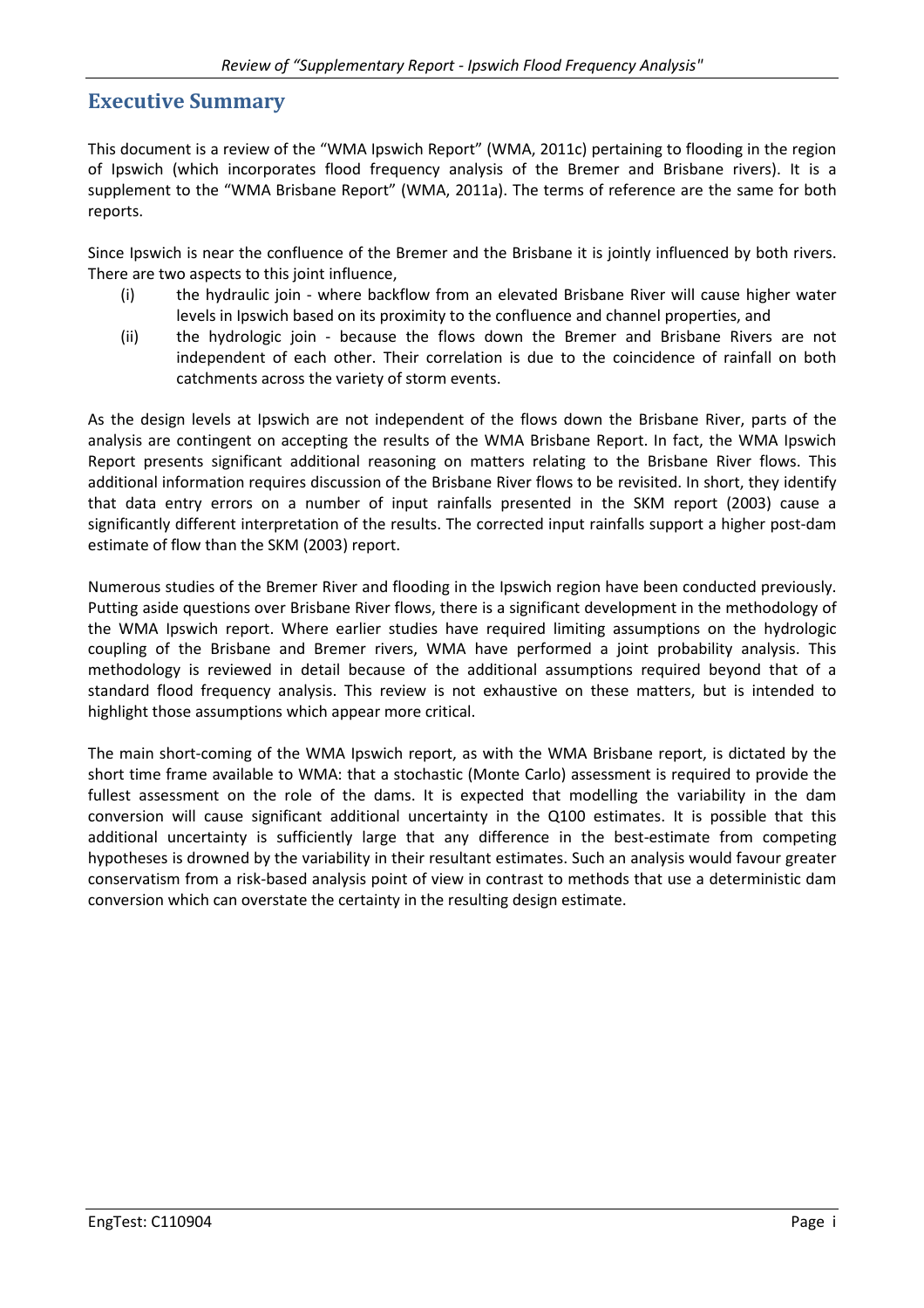# **Contents**

| 2. |  |  |  |  |  |  |  |  |
|----|--|--|--|--|--|--|--|--|
|    |  |  |  |  |  |  |  |  |
|    |  |  |  |  |  |  |  |  |
|    |  |  |  |  |  |  |  |  |
|    |  |  |  |  |  |  |  |  |
|    |  |  |  |  |  |  |  |  |
|    |  |  |  |  |  |  |  |  |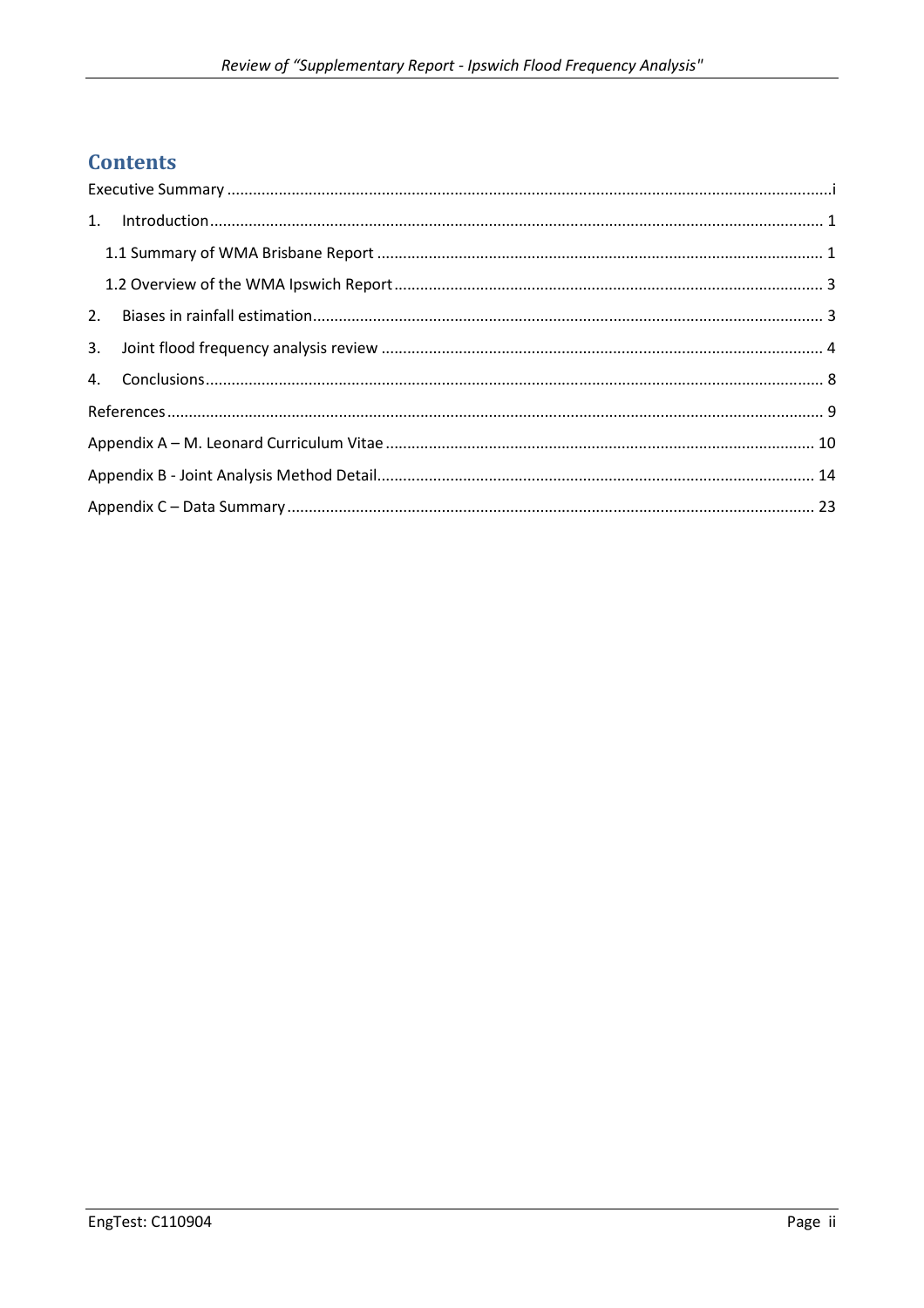# **List of Tables**

| Table B.1 A Comparison of flow pairs based. Case 1: based upon annual maximums at Savages Crossing          |
|-------------------------------------------------------------------------------------------------------------|
|                                                                                                             |
| and with coincident Amberley flows obtained via 12 hour timing rule. Case 2: : based upon                   |
| annual maximums at Amberley and with coincident Savages Crossing flows obtained via 12                      |
| hour timing rule. Height at Ipswich obtained from gauge 40101. The classification "Timing"                  |
| indicates flows are from the same event and "Different" implies two different events. 15                    |
| Table B.2 Fitted regression parameters including covariance matrix of parameter variability17               |
|                                                                                                             |
| Table C.1 Savages pre-dam to post-dam flow conversion used by WMA Ipswich Report, 1943-1985                 |
|                                                                                                             |
| Table C.2 Savages pre-dam to post-dam flow conversion used by WMA Ipswich Report (Figure 2) for             |
|                                                                                                             |
| Table C.3 Annual maximums obtained from Amberley site. Water years begin in July, e.g. year=1961            |
|                                                                                                             |
| Table C.4 Annual maximums obtained from Savages site for the period 1961-2011. Peak flows obtained          |
| from Amberley site where timing of $\pm$ 12 hours is allowed (note: the Amberly flows are not               |
| necessarily the annual maximum). Water years begin in July. Units are $m^3s^1$ . Savages flows              |
|                                                                                                             |
| Table C.5 Annual maximums obtained from pre-dam Savages Composite site. Water years begin in July.          |
|                                                                                                             |
|                                                                                                             |
| Table C.6 Peaks over $100m^3s^{-1}$ threshold at savages and separated by a minimum of 5 days. Peak flows   |
| obtained from Amberley site where timing of $\pm$ 12 hours is allowed. Water years begin in July.           |
|                                                                                                             |
| Table C.7 Estimate of peak over threshold flow data underlying Figure B2 of WMA Ipswich Report              |
| (manually read from graph). Flows are Log <sub>10</sub> $m^3s^{-1}$ . There will be minor loss of precision |
|                                                                                                             |
| Table C.8 Approximation of Figure B6 in WMA Ipswich Report, Bremer River heights given Amberley and         |
| Savages flows. Units are m. Data manually determined by reading graph. Data captures the                    |
| underlying relationship but loses significant precision for lower flows. Data is interpolated at a          |
|                                                                                                             |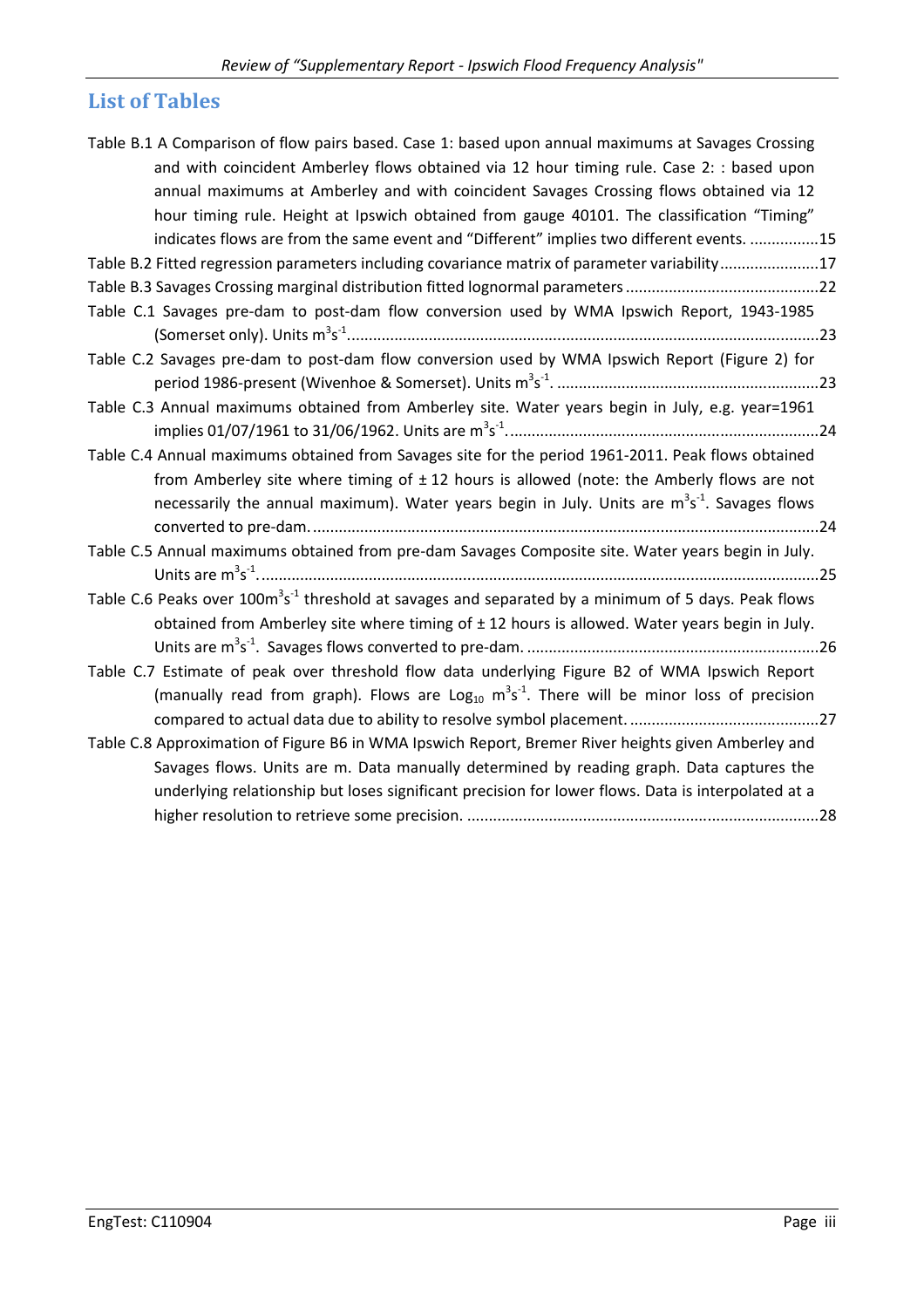# **List of Figures**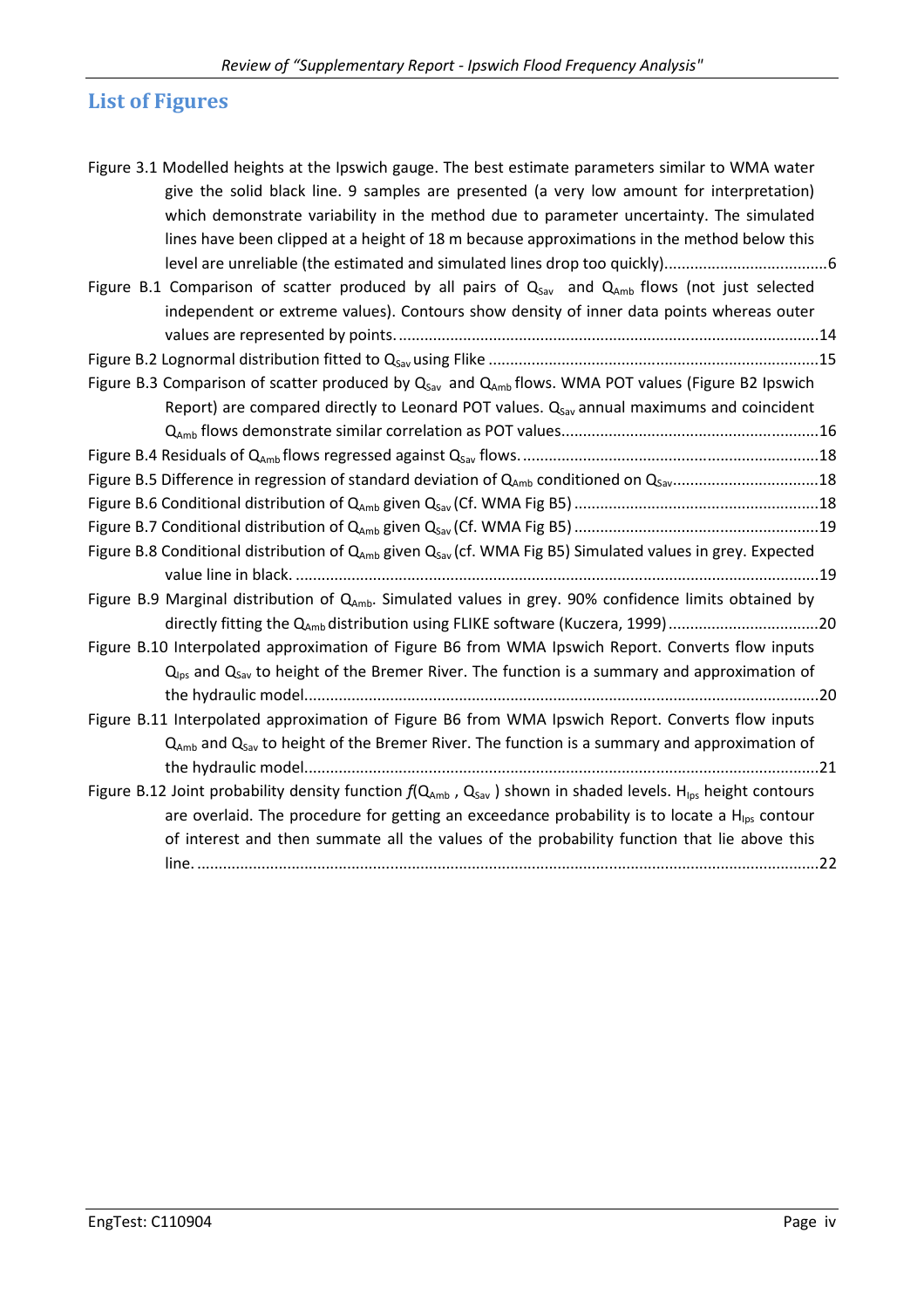# **1. Introduction**

The scope of work requested by the Queensland Flood Commission of Inquiry to Mark Babister of WMA water was to:

- 1. Conduct a flood frequency analysis and determine the 1% AEP flood level for key locations on the Brisbane River below its junction with the Bremer River and on the Bremer River in the vicinity of Ipswich using information available prior to the January 2011 event. This work should be used to determine 1% AEP flood levels at up to 8 key locations in the Brisbane and Bremer Rivers and to produce 1% AEP flood profiles. This work should include a review of the SKM 1% AEP flood profile.
- 2. Repeat Task 1 with the 2011 event included in the historical dataset.
- 3. Using results of Task 1 and 2 determine the ARI and AEP of the January 2011 floods at particular points along the Brisbane River and Bremer River.

The supplement (WMA, 2011c) is referred to here as the "WMA Ipswich report" whereas the main report (WMA, 2011a) is referred to as the "WMA Brisbane report". This report is best read in conjunction with the WMA Ipswich report. The terminology "the authors" or "WMA" is used to reference analyses expressed in either of these reports and "the reviewer" references analysis presented here or in the prior review of the WMA Brisbane report (Leonard, 2011). A summary of the reviewer's qualifications are provided in Appendix A.

The statistical methodology requires consistency in the catchment conditions such that conversions between the two must be made to account for the influence of the dams. This conversion is a central issue. A common terminology is that flow estimates as referred to as either being 'pre-dam' or 'post-dam' (similarly 'without-dams' or 'with dams'). Also note, that the term "dam" is typically used in the singular by the reviewer to refer to the combined behaviour of two dams (Wivenhoe and Sommerset). The terms Monte Carlo and stochastic analysis are used interchangeably, as both can be thought of generically even though they may taken on specific meanings in some contexts.

Another important term is the Q100. This is a design flow that will be exceeded 1% of the time in a *long run* average (1% AEP, annual exceedance probability). It is synonymous with the term 100 year ARI (average recurrence interval). While it is the 1% AEP flood height at any given point that is of interest, the design methodology requires the 1% AEP flow be defined and that 1% AEP heights are subsequently obtained from this flow. In the case of Ipswich which is influenced by both the Bremer and the Brisbane rivers, there is no single pair of flows that give the 1% AEP, rather it is determined from joint combinations of flows on both rivers. It is not appropriate to use the separately determined Q100 of the Brisbane River and the Q100 on the Bremer River as inputs. This is because the joint coincidence of two rare events implies the resulting combined event is even rarer.

#### **1.1 Summary of WMA Brisbane Report**

The claims of the WMA Brisbane report and the reviewer's response are summarised briefly here as background material. Given further reflection on the WMA Brisbane Report, some additional clarification and commentary is provided not otherwise made before.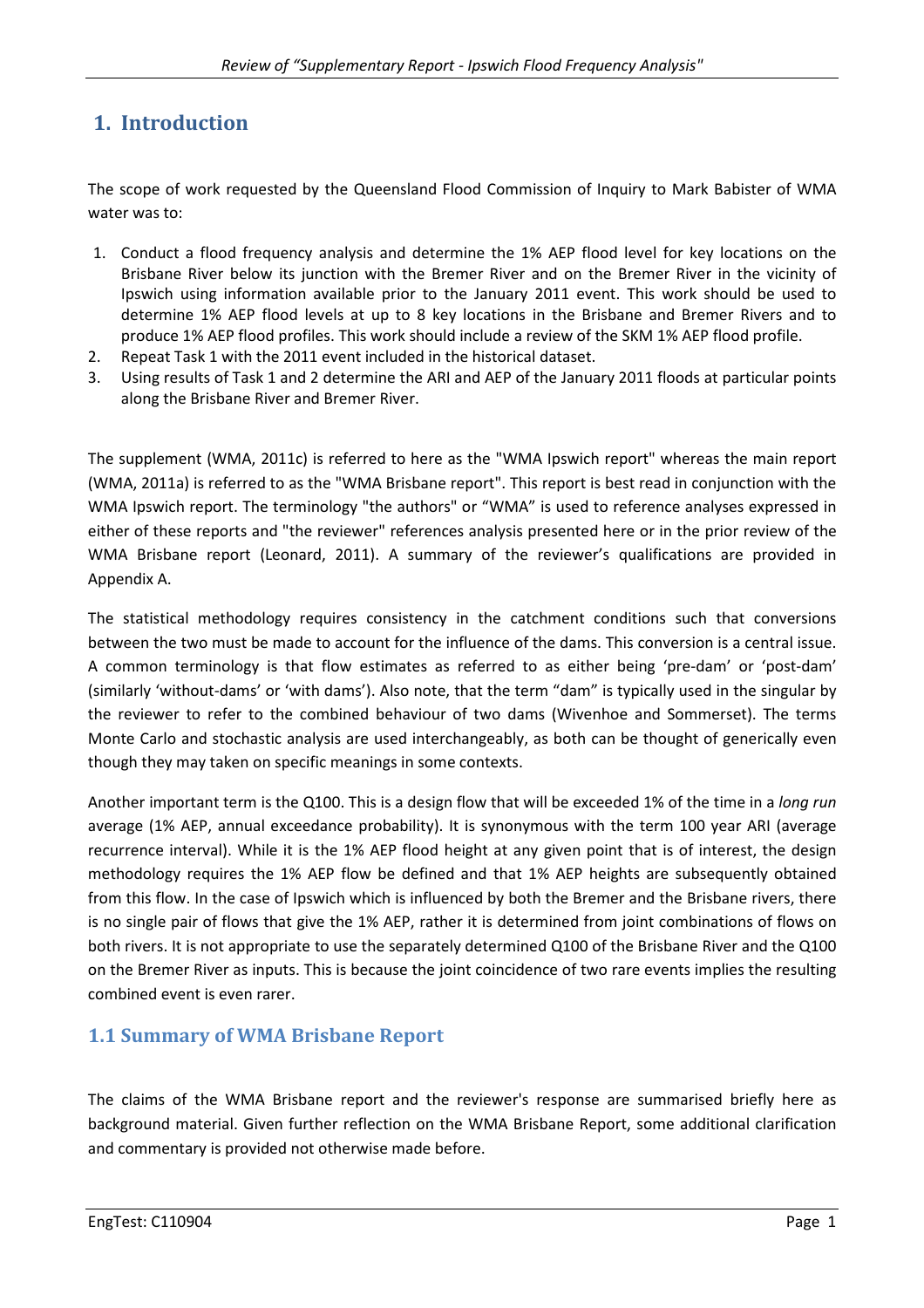WMA conducted a flood frequency analysis for the Port Office gauge and provided a Q100 flow estimate (pre-dam) of 13,000  $m^3s^{\text{-}1}$ . The reviewer considers this estimate to be robust. A major reason for this is because it agrees well with the SKM (2003) estimate, yet it was based on a different methodology (equally valid) and a different set of data. The WMA preference of methodology is a pragmatic one. While questions over the reliability of the Port Office data are proper and the possibility of incorporating more detailed analysis along the lines of SKM (2003), these complexities take on a diminished importance because the pre-dam agreement is strong.

The pre-dam Q100 90% confidence limits provided by WMA of 10,000  $\text{m}^3\text{s}^{-1}$  to 20,000  $\text{m}^3\text{s}^{-1}$  are excessive. The reviewer demonstrated one method that reduces them to 10,000  $\text{m}^3\text{s}^{-1}$  to 16,000  $\text{m}^3\text{s}^{-1}$ . Incorporating regional techniques (as per SKM, 2003) offers another avenue for potential reduction. There is additional uncertainty due to the rating curve on top of this estimate. WMA suggest this issue is significant. Based on a qualitative analysis, the reviewer's opinion is that while this issue is important, it is not as significant as the pre-dam to post-dam conversion. A further clarification that was not given earlier is that the earlier analysis of rating curve errors was demonstrated for the case where they are equally likely to be positive or negative (Leonard, 2011). This causes the overall best estimate to remain unchanged but increases the uncertainty. If rating curve errors can be demonstrated to be significantly biased then the importance of this issue is reinstated.

The main discrepancy between the earlier SKM best estimate of 6500  $m^3s^1$  and the WMA best estimate of 9500  $\mathrm{m}^3\mathrm{s}^{-1}$  comes down to assessment of the variability and average performance of the dams. There is considerable difficulty in this task as a rigorous assessment requires the input of a large variety (preferably 1000s) of large storms, whereas the historical record offers only a few. The method for achieving this is known as a Monte Carlo assessment or a stochastic method and the chief difficulty in its construction is showing that the relative occurrence rates of the storms are representative. This task is non-trivial and beyond the feasibility of the timeline imposed on WMA, yet the terms of reference require WMA to provide a post-dam Q100 best estimate. In lieu of a stochastic analysis, WMA have provided a loading curve which converts the response (post-dam flow) for a given load (pre-dam flow). The authors argue this should better match the true (but unknown) long-run average performance of the dam in contrast to prior estimates of approximately 50% reduction. Their argument, as presented in the Brisbane Report, rests on the observation that the 1893, 1974 and 2011 floods all have lesser reductions than a 50% curve and also on the inference that dam capacity to mitigate flooding should diminish for increasing flood sizes. Short of a stochastic analysis, the reviewer is persuaded that the WMA arguments for a higher estimate of 9500  $\text{m}^3\text{s}^{-1}$ is suitable

The authors noted significant issues in determining the pre-dam post-dam conversion which revolve around unusually low estimates from rainfall methods. The authors had originally suggested climatic variability and issues constructing areal average estimates as likely reasons to explain the discrepancy. The reviewer has noted that either explanation is plausible but essentially unverified. The Ipswich report readdresses the issue of rainfall methods being biased low and they present significant additional evidence on this issue. This is discussed further in Section 2.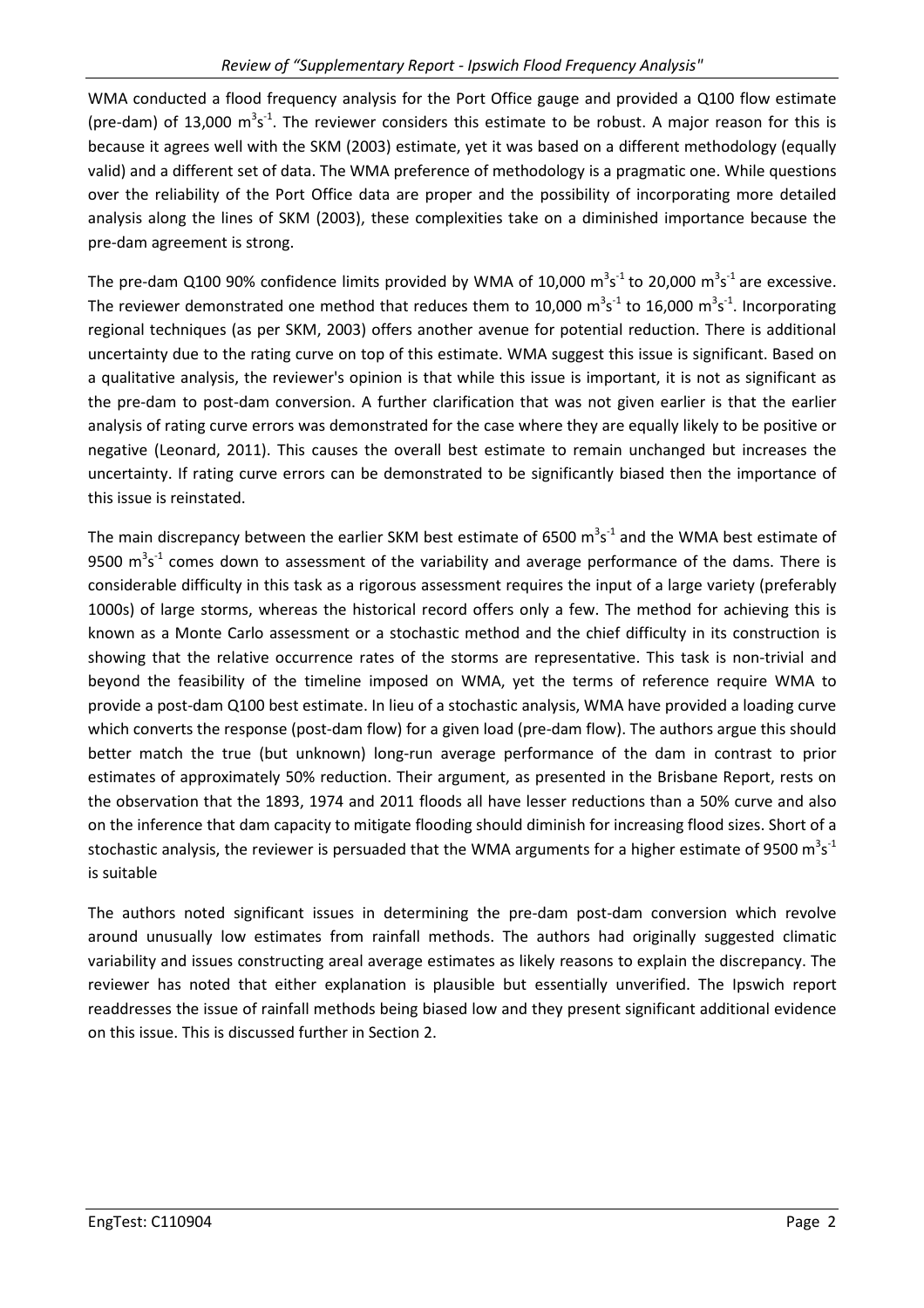#### **1.2 Overview of the WMA Ipswich Report**

The authors note the complexity of inferring design levels for the Ipswich region and cite Windsor (NSW) as a precedent where sensitive changes in the AEP of the event (e.g. between a 1% AEP and a 0.5% AEP) are known to give large variation in the range of extreme events (~2 m). The authors point out the long record of events at the David Trumpy Bridge and that the three highest recorded events (1893, 1974, 2011) all have significant flows in the Bremer river that co-occurred with significant flows in the Brisbane River. The observation here is that the weather mechanisms that generate the flows in both catchments cause a level of correlation between the two that must be accounted for (i.e. a joint probability problem). The issue is relevant only for the region of the confluence of the two rivers such that elevated flows in one river will cause elevated levels upstream on the other branch (known as a backwater effect). The authors rightly point out that role of both rivers is significant to the Ipswich region, that floods can be caused either by the Bremer River alone, by the Brisbane River alone or by combinations of the two. For this reason, simplifying assumptions that ignore the dual behaviour are inappropriate (as noted in para. 38 and 39). There are two alternatives (i) perform flood frequency analysis on the observed river heights or (ii) perform a flood frequency analysis that accounts for probabilities of co-occurring flows.

The authors note that there can be pitfalls directly applying flood frequency analysis to observed river heights as the heights can be biased by localised effects. The authors instead use a flood frequency analysis of flows at two sites: Warrill Creek at Amberley and Savages Crossing on the Brisbane River. A hydraulic model is then used to account for local effects at the site of interest and determine the response heights for input flows. The quality of this model is a crucial element of the procedure and the authors highlight the need for model improvements and a better understanding of the backwater effects and timing effects.

As the heights at Ipswich are dependent on the Brisbane River, the estimates are therefore influenced by the assumed performance of the dams. For this reason the WMA estimates are tied to the assumptions presented in the WMA Brisbane report. In particular, that the reduction in flow provided by the dams is significantly less than in previous studies. This topic is reviewed further in the following section.

### **2. Biases in rainfall estimation**

The WMA Ipswich report highlights a finding by Sargent (2006a) that earlier RAFTS modelling contained several spurious values of rainfall input (WMA, para. 31). This is a significant discovery as the low bias in rainfall estimates has been a confounding factor at the heart of understanding the behaviour of the Brisbane River dams. Since the Brisbane River system has myriad complexities to weigh up (tides, channel changes, catchment changes, gauge issues) and the number of assumptions in rainfall based analyses is large, it is not surprising that this source wasn't identified earlier. Standard flood frequency analysis is not dependent on rainfall analyses, but the presence of the dams requires rainfall based modelling techniques to determine the degree of mitigation. This degree has significant scatter depending on the incident rainfall patterns. Even floods not otherwise influenced by the dam are not immune to questioning (such as the 1893 flood) as the overall assessment must hold competing flow-based and rainfall-based information together. Either the discrepancy between the two can be explained or the reliability of one source over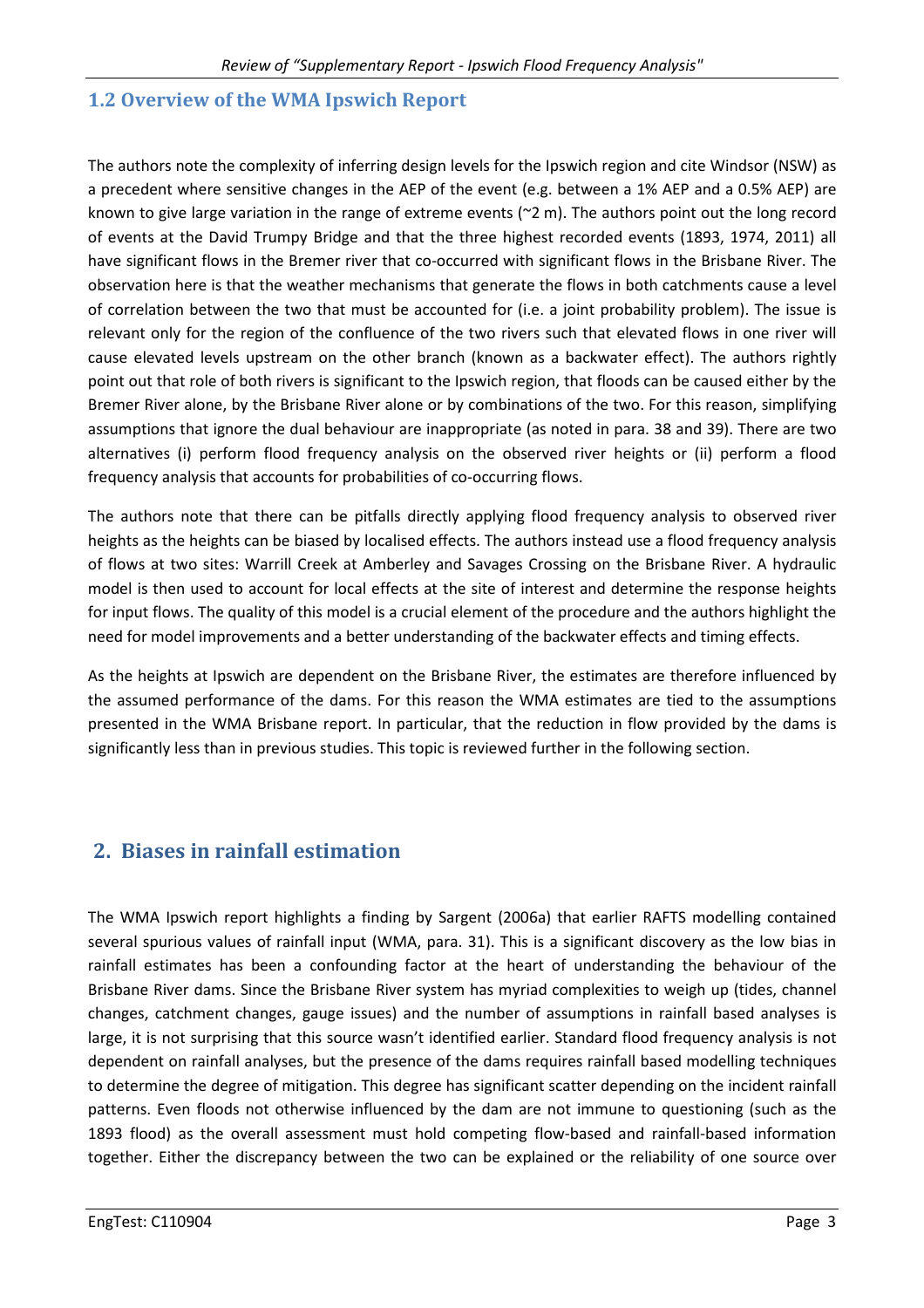another is discounted. It should also be noted that this observation does not preclude other suggested possibilities for rainfall causing lower estimates (e.g. climate or rainfall gauge density).

This issue is pertinent to the Bremer in the vicinity of Ipswich as the backwater effects are a dominant flooding mechanism (WMA, para. 38). WMA observe that the corrected values, as verified by Sargent (2006a) cause higher post-dam flows than previously assumed. This supports the argument proposed by WMA in the Brisbane report that the attenuation of the dam should be less than previously assumed. While this observation gives a strong support for their argument there is still a significant degree of variability in the dam behaviour. The question is not whether one can point to a flood that was highly attenuated (e.g. 1999) or another that was poorly attenuated (e.g. 2011) but that if a great many storms were realised over the catchment, to know where does the overall average density of those storms lie? The average dam conversion performance is what defines the long-run average of the Q100. However, if the scatter of many hypothetical storms were known (and that those storms had representative occurrence rates) then more important questions could be answered regarding not just the long-run average, but the variability of flows down the Brisbane River and questions of the vulnerability in the event of a future flood. In short, the additional source of information is compelling for the argument of higher post-dam flows, but as noted from many sources, a stochastic method is needed to fully address questions over dam performance.

The reviewer accepts the estimation line and the zones of influence denoted by WMA in Figure 2. However. the revised estimates by Sargent (2006a) do not end all questions over the dam influence. Aside from debate over the significance of individual data points, the reviewer's opinion is in part due to a speculation that even if the estimation line were ultimately proven to be lower (with a stochastic analysis) that same analysis will reinforce the high level of variability and uncertainty – warranting higher greater conservatism in risk analysis. Nonetheless, some observations are made about the zone of influence in Figure 2 to indicate that judgements are still required about the dam behaviour,

- it has a significant range of post-dam flows, so questions over variability of attenuation remain
- it has been drawn skewed to suggest that the scatter may be more likely to go higher than the estimation line than below. This is only partly supported by the limited sample of data (even including revised information) as skewness is notorious for requiring a large number of points to estimate reliably.
- It has also been drawn with a sharp drop-off in the pre-dam flow vicinity of 8000  $\text{m}^3\text{s}^{-1}$ . This is perhaps reflecting the data availability rather than a definitive statement on the physical function of the dam.

The review of WMA's joint probability analysis pursued in the following section makes use of the estimation line in Figure 2. However the methodology is generic so that it could be repeated with a 50% line, or some other functional form. The point being made is that any comparison of this nature should be done in an uncertainty framework so that any delineation of the confidence limits between the methods can be assessed (this informs whether you can statistically support one estimation line over another).

# **3. Joint flood frequency analysis review**

A joint probability analysis is a complex task which rests on a large number of assumptions. Appendix B details a review of the WMA analysis for the purposes of testing some of these assumptions, but also to demonstrate a means for obtaining confidence inervals. The WMA report has not provided confidence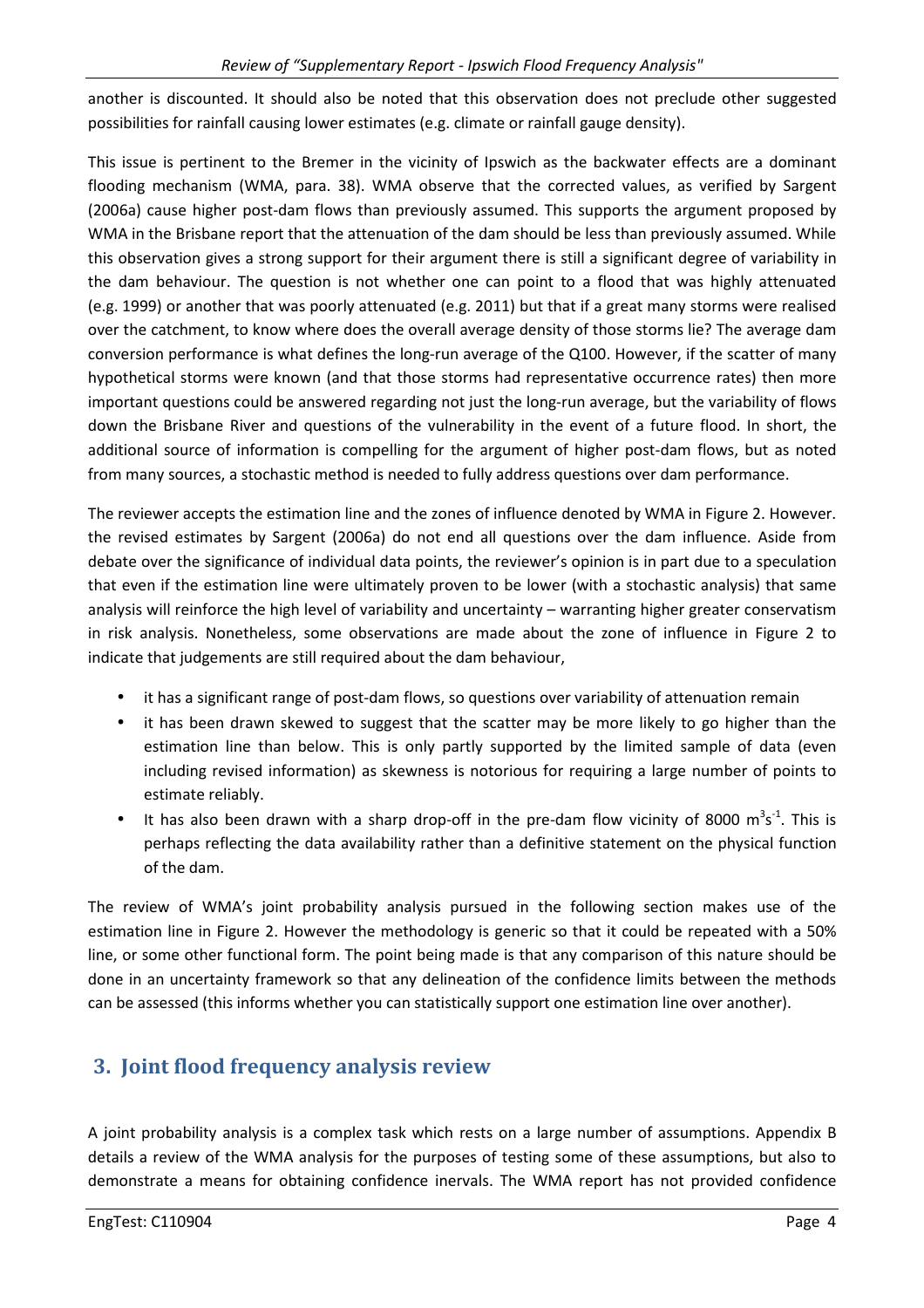intervals, no doubt due to a combination of the short time line and the computational demand involved. The reviewer feels that being able to provide confidence intervals is important for a number of reasons, amongst others (i) it causes one to assess assumptions, model parameters and their relative magnitudes of variability in detail (ii) it tests the model under a wide range of conditions (iii) it naturally cautions against over-confidence in the line of best fit by pointing to the range of possible scenarios.

To this end an attempt has been made here to determine uncertainty limits, but has fallen short because of time constraints and because of not having access to the underlying hydraulic model. An indication of the confidence limits has been determined for:

- a very small sample of 10 realisations (due to computational demand)
- a small AEP range aprox. 2% 0.5% (due to hydraulic model approximation error)
- only the 'without dams' scenario, due to poor hydraulic model approximation

Thus the method would need to be revisited. The main benefit of an uncertainty analysis is to formally incorporate the variability implied by the pre-dam to post-dam conversion process which has otherwise assumed to be deterministic. The impact of different hypothesized conversion functions could be compared in light of the sensitivity on the final estimates. Where a significant increase in variability of the best estimate is determined this can be used to inform decision making and risk analysis.

Data files were obtained from WMA corresponding to the composite flow record at Savages Crossing ( $Q_{Sav}$ ), the flow record at Amberley  $(Q_{Amb})$  and the conversion functions used to account for the dams (Table C.1) and Table C.2). A number of datasets were extracted from these records including

- Amberley annual maximums (Table C.3),
- Coincident flows at Amberley for annual maximums at Savages Crossing (Table C.4)
- Entire record of Savages Crossing annual maximums (Table C.5)
- Peak over threshold (POT) flows at Savages Crossing with coincident Amberley flows (Table C.6)

Additionally the data underlying WMA Figure B2 and WMA Figure B6 was manually digitized based on their report,

- POT data (Figure B.6 and Table C.7) with little loss of precision
- Hydraulic model approximation (Figure B.10 and Table C.8) with significant impact on quality of results for heights less than 18m.

Two minor adjustments were made to the methodology of WMA, including

- Use of log-normal distribution (less parameters and more convenient to model)
- Formal implementation of standard deviation regression (facilitates parameter uncertainty)

A number of technical issues are raised in Appendix B, but none are considered to invalidate the general approach of WMA. A brief summary is listed here:

- 2 out of 47 of heights at Ipswich seem to be caused by annual maximums of Amberley flows rather than Savages Crossing. The issue is not significant enough to model formally as other assumptions are more critical and it is less likely to impact high flows.
- At least 3 out of 47 flows would cause a higher water level if timing considerations were given more attention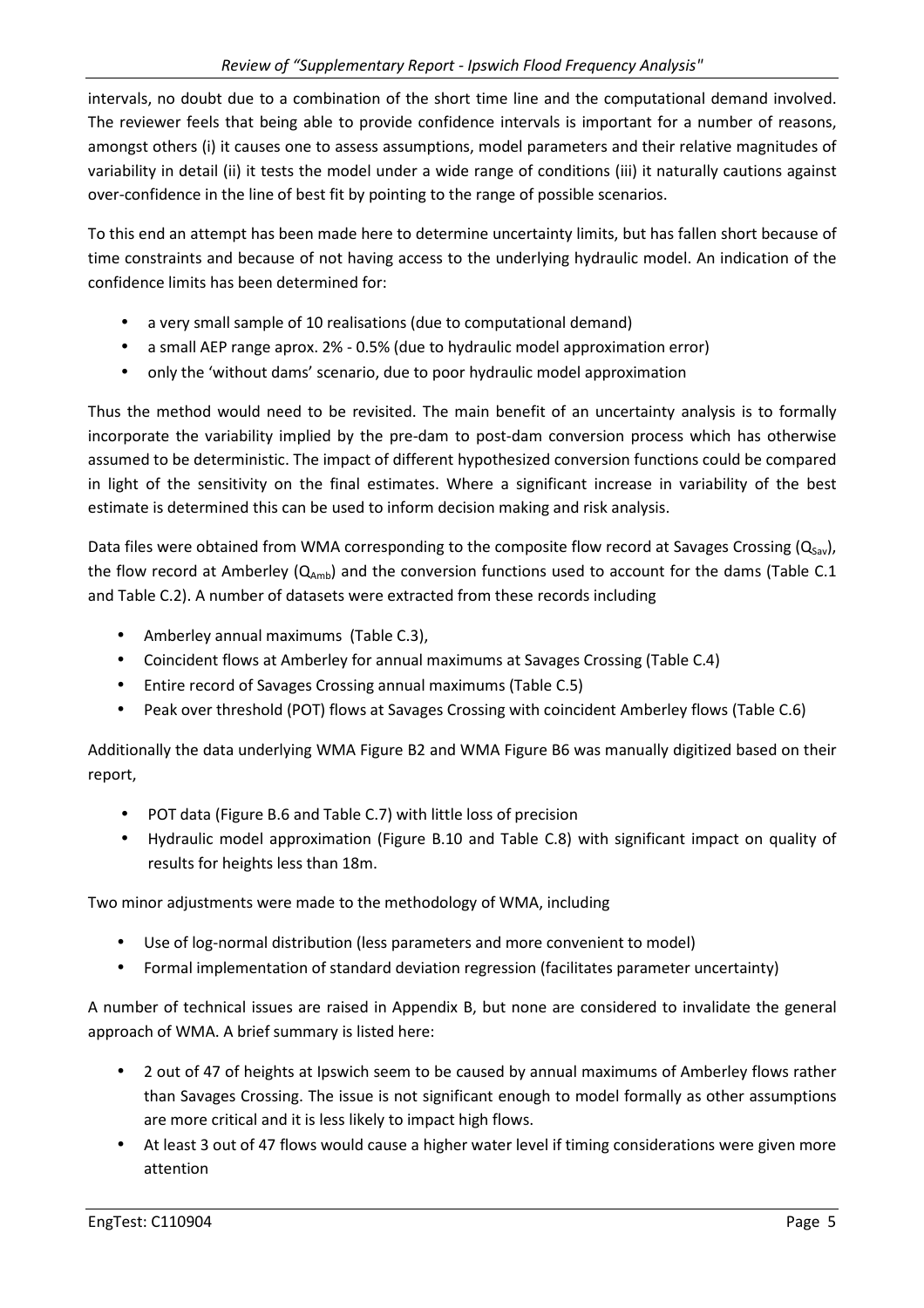- The reviewer obtained more data points that WMA for the POT analysis although their scatter agrees well.
- An explanation for the 0.6 flow conversion factor is not given
- The Amberley flows modelled by WMA are likely to be underestimated in the lower tail. This should have little impact on the Q100 height estimates.
- Any ongoing work using a joint probability approach should present results for several alternative formulations regarding the correlation structure. The WMA model appears adequate, but the assumed correlation structure is likely to be a critical factor in controlling the exceedance estimates.

The output of the analysis in Appendix B is shown in Figure 3.1. This Figure validates the best estimate WMA results (cf. WMA Figure 5) for the region of 2% AEP to 0.2% AEP. For the method used here, AEP less than 0.2% start to have numerical precision issues and AEP greater than 2% are unreliable because the reviewer used a hydraulic approximation. The results are considered reasonable for the indicated region because the hydraulic approximation was suitably reproduced in this region. At the 1% level the simulation of 10 samples produced a range of approximately 4 m for the pre-dam scenario.



**Figure 3.1 Modelled heights at the Ipswich gauge. The best estimate parameters similar to WMA water give the solid black line. 9 samples are presented (a very low amount for interpretation) which demonstrate variability in the method due to parameter uncertainty. The simulated lines have been clipped at a height of 18 m because approximations in the method below this level were unreliable (the estimated and simulated lines drop too quickly).** 

Other than verifying the general procedure by WMA, Figure 3.1 is of limited use because the "with dams" scenario is of greater interest. Unfortunately for this analysis, the nature of the dam conversion is to cause lower flows and this pushes more of the underlying probability distribution into the region where the hydraulic approximations were unreliable. Nonetheless, the method could be repeated with accurate knowledge of the hydraulic model and used to construct variability estimates<sup>1</sup>. The issue of the hydraulic approximation serves to show the centrality of the hydraulic model to the joint probability method (though, any alternate method would also require a strong reliance on this same model), so the model's quality is important.

l

 $1$  The without dams scenario should also be repeated because the flows since the dams were built require conversion to pre-dam estimates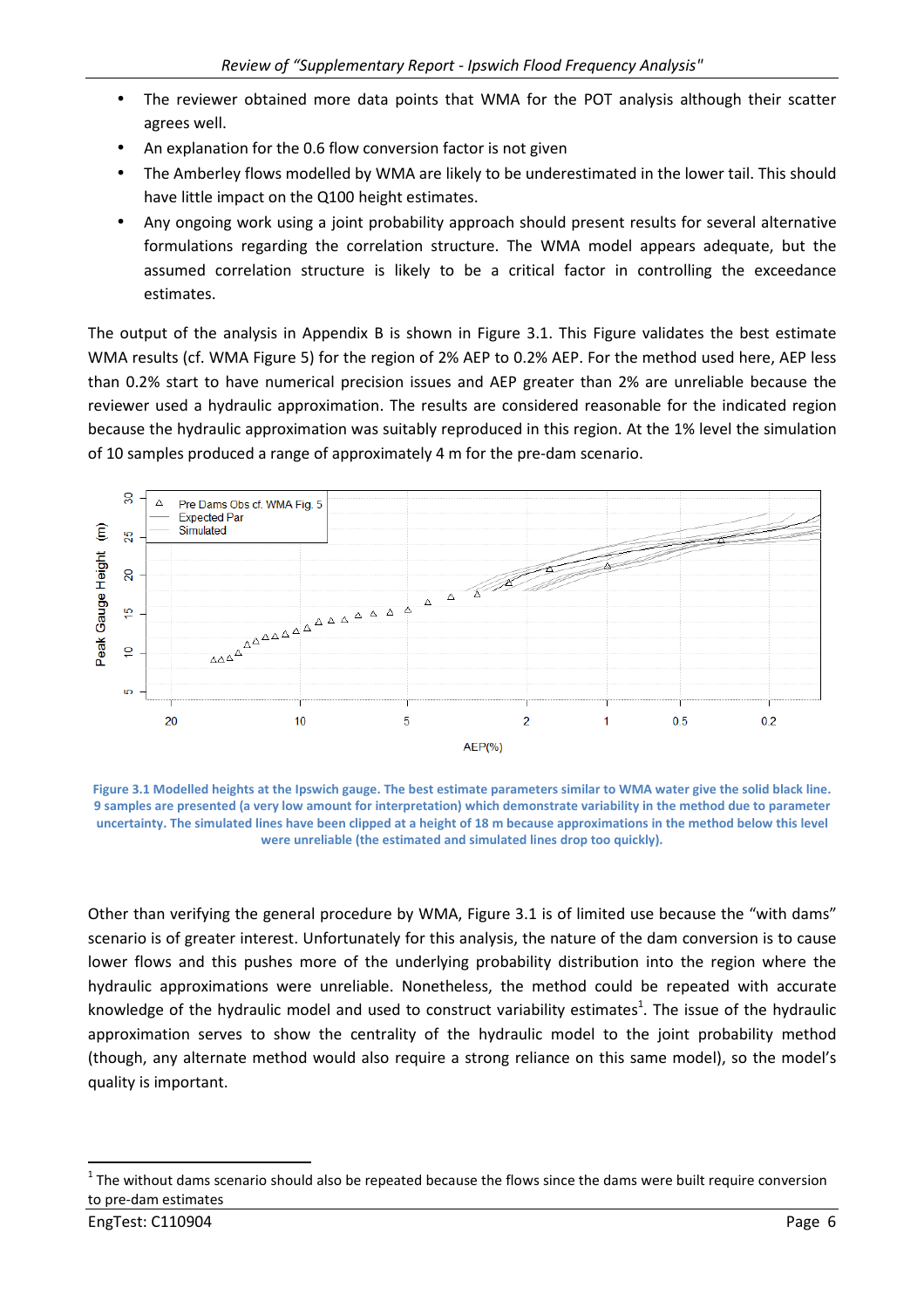The main aim of an uncertainty analysis should be to assess the statements made regarding the influence of the dams (WMA, Figure 2). Even though the Bremer River is not dammed, the backwater effects of the Brisbane River imply that the 'with dams' scenario will strongly influence the variability of the estimates in the Ipswich region. A method to do this would be to allow a multiplier on the error that scales with the magnitude of the pre-dam flow. The mean function could be either the 50% line or the estimation line suggested by WMA. Short of using a spatiotemporal Monte Carlo analysis to populate the scatter about the conversion line, it is not possible to know the true character of the conversion. So any analysis of this type would need to make stand-in assumptions, for example, that the variation is factored at 20% of the predam flow, that the errors follow a normal distribution and therefore that the scatter is not skewed or biased about the best-estimate of the mean line.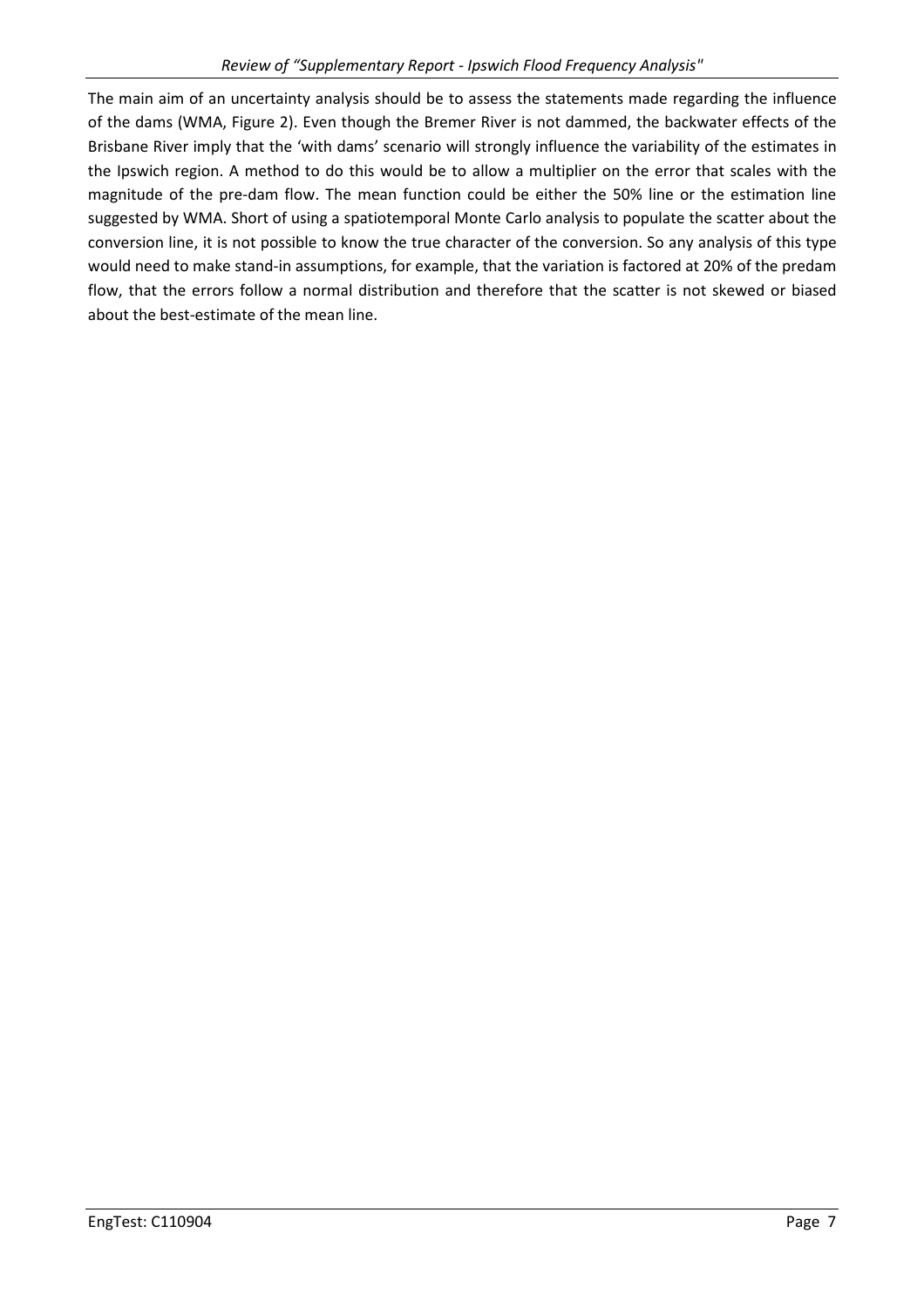#### **4. Conclusions**

The aim of this review is to highlight the need for uncertainty in design estimates. WMA have adopted a joint probability approach to provide a best estimate of exceedance probabilities at Ipswich. This represents a significant advance on earlier methods, but it also rests on a large number of assumptions and can have high levels of uncertainty. Due to the imposed constraints WMA have been unable to provide formal uncertainty analysis of their estimate. The reviewer supports the WMA estimate but also notes that a variety of assumptions need to be tested in more detail and that uncertainty estimates need to be quantified. A method to achieve this which builds upon the joint probability framework has been demonstrated here, but results were only for a very limited case. The results presented here at least partially confirm the work by WMA, but significant additional work is required to demonstrate that the results are not sensitive to the joint dependence structure and to allow for the variable function of the dams (as already pointed out by WMA para. 85 and 87). The authors highlighted that their estimates will likely have a wide range of uncertainty and recommend a range based on the 2% AEP to the 0.5% AEP which is over 4.4m. Given the limited analysis presented here this estimate seems reasonable.

WMA have highlighted the two key problems in determining design estimates for the Ipswich region (i) understanding the hydraulic effects and (ii) understanding the joint hydrologic effects. There is a heavy reliance upon a hydraulic model in coming up with a design estimate in the confluence zone so that any improved understanding of the physical link will translate into better estimates. However, the reviewer's main concern is that hydrologic uncertainties will overwhelm the design estimates.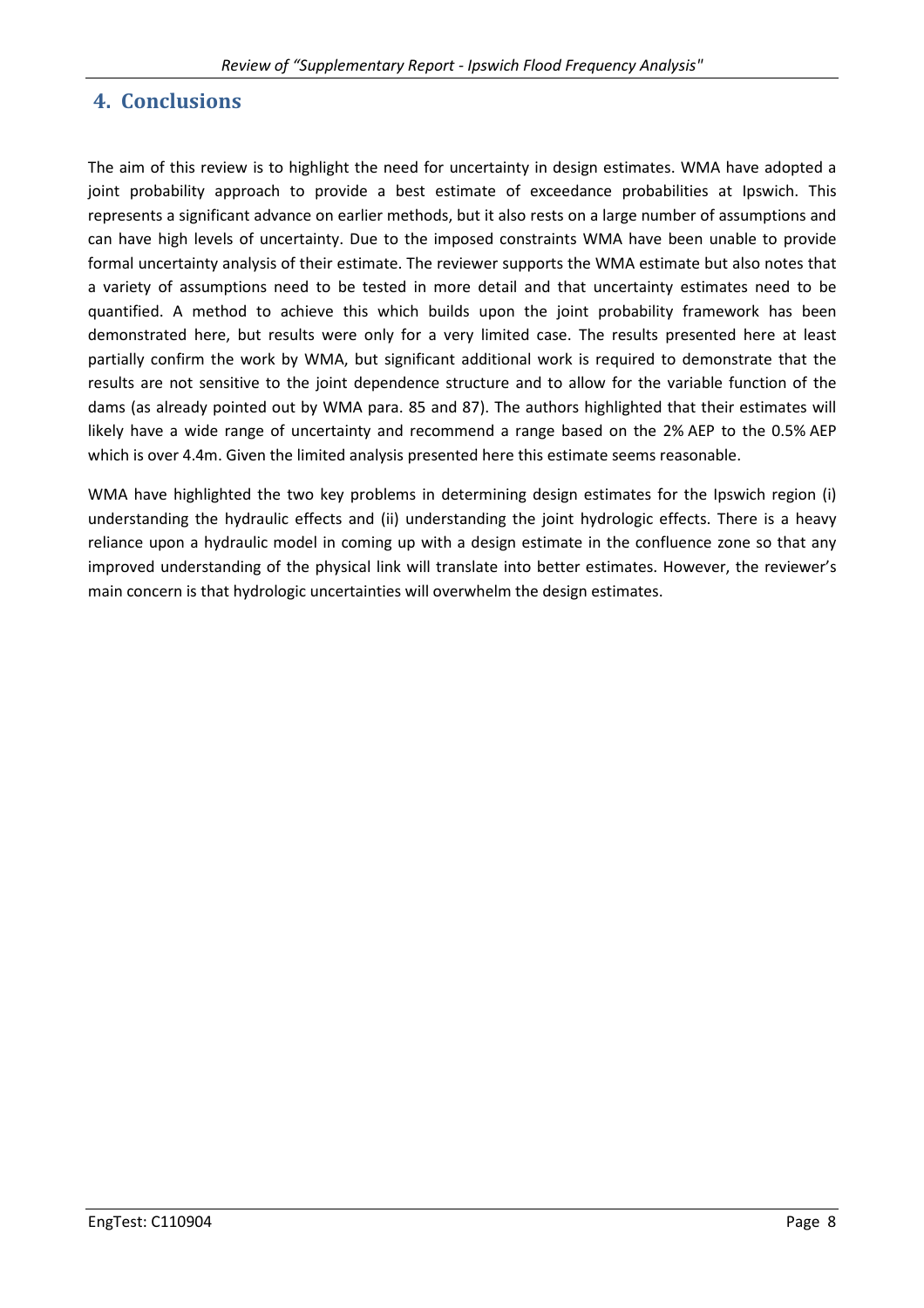#### **References**

Kuczera, G. (1999) Comprehensive at-site flood frequency analysis using Monte Carlo Bayesian inference, Water Resources Research, 35(5), 1551–1557

Leonard, M. (2011) Review of Brisbane River 2011 Flood Frequency Analysis, September 2011, QLD Flood Commission of Inquiry, EngTest Report C110904

Sargent Consulting (2006a) Ipswich Rivers Flood Study Rationalisation Project – Phase 3 "Monte Carlo", Analysis of Design Flows – Final Report, Ipswich Rivers Improvement Trust and Ipswich City Council, 2006(a)

SKM (2003) Brisbane River Flood Study - Further Investigation of Flood Frequency Analysis Incorporating Dam Operations and CRC-Forge Rainfall Estimates – Brisbane River, RE09148, December 2003.

WMA (2011a) Brisbane River 2011 Flood Event – Flood Frequency Analysis, Report 111024, September 2011, QLD Flood Commission of Inquiry

WMA (2011b) Review of Hydraulic Modelling, QLD Flood Commission of Inquiry, July 2011

WMA (2011c) Supplementary Report – Ipswich Flood Frequency Analysis, Report 111024, October 2011, QLD Flood Commission of Inquiry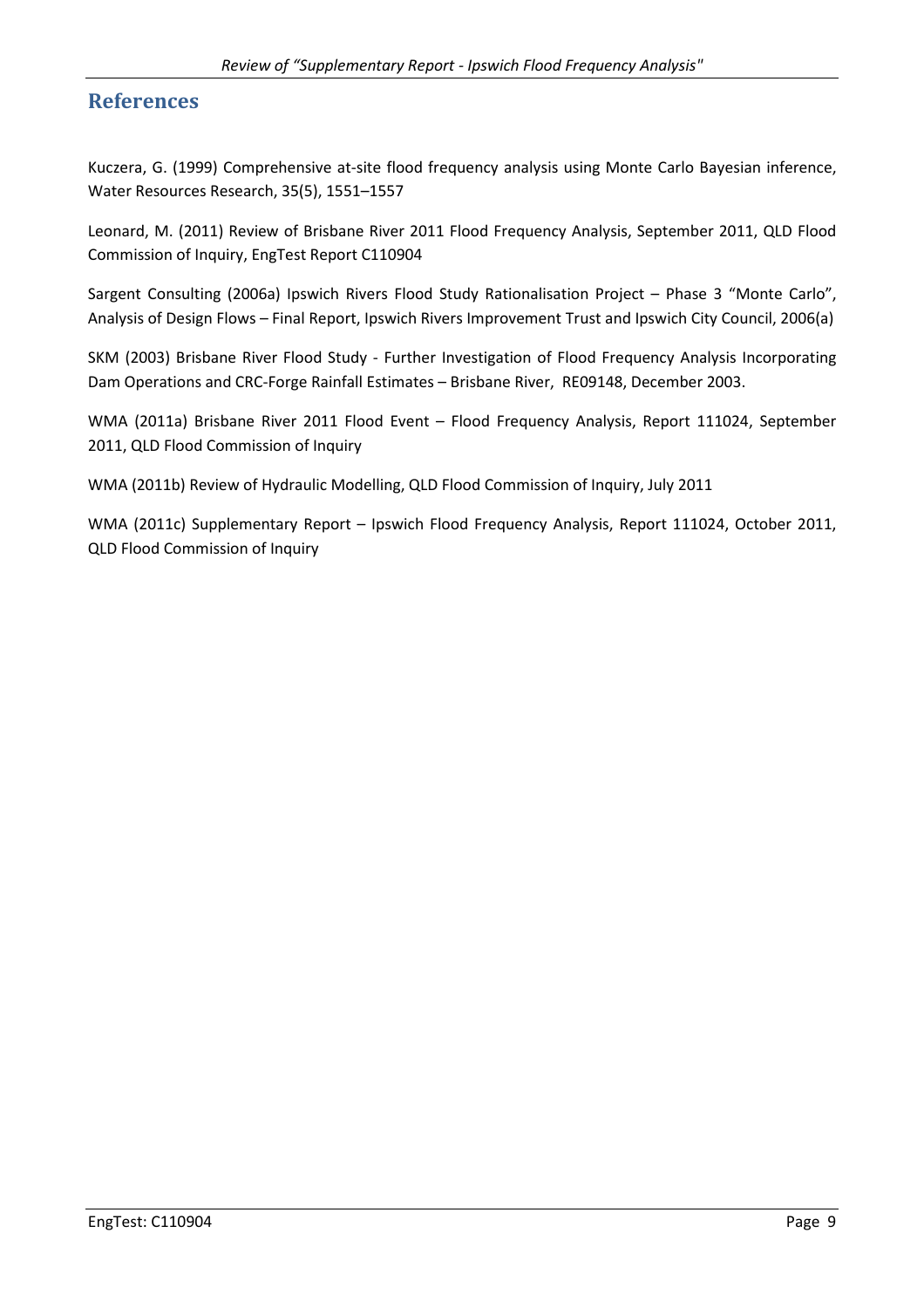### **Appendix A – M. Leonard Curriculum Vitae**

| <b>NAME:</b>             | Michael Leonard                                                                                                                                                  |
|--------------------------|------------------------------------------------------------------------------------------------------------------------------------------------------------------|
| <b>BORN:</b>             | 16 <sup>th</sup> February 1981, Australia                                                                                                                        |
| <b>CONTACT:</b>          | School of Civil, Environmental & Mining Engineering<br>Engineering North N136, North Terrace Campus<br>THE UNIVERSITY OF ADELAIDE<br>SA 5005 AUSTRALIA<br>email: |
| <b>PRESENT POSITION:</b> | Research Associate, University of Adelaide                                                                                                                       |
| <b>QUALIFICATIONS:</b>   | B.E. (Civil), Hons. 1 (2002)<br>Ph.D (2010)                                                                                                                      |
| <b>PHD THESIS:</b>       | A Stochastic Space-Time Rainfall Modell for Engineering Risk<br>Assessment                                                                                       |

### **PUBLICATIONS**

#### *Books*

- 1. Walker, D.**, Leonard, M.**, Metcalfe A.V. and Lambert, M.F., (2008) Engineering Modelling and Analysis, Taylor and Francis, London
- 2. Lambert M.F., Daniell T.M. and **Leonard M.** *Proceedings of Water Down Under 2008 incorporating 31st Hydrology and Water Resources Symposium 4th International Conference on Water Resources and Environment Research*, Institution of Engineers, Australia, Adelaide, April 2008, 275 papers

#### *Refereed Journal Publications*

- 3. Thyer, M., **Leonard, M.**, Need, S., Kavetski, D., Renard, N. (2011) RFortran an open source software library for linking to R from Fortran with applications in environmental modelling, *Environmental Modelling & Software*
- 4. Wong, G., Lambert, M.F., **Leonard, M.** and Metcalfe A.V. (2010) Drought Analysis using Trivariate Copulas, *Journal of Hydrologic Engineering,* 15(2), 129-141
- 5. **Leonard, M.**, Lambert, M.F., Metcalfe A.V. and Cowpertwait P.S.P. (2008) A space-time Neyman-Scott rainfall model with defined storm extent, *Water Resources Research*, Vol. 44, W09402, doi:10.1029/2007WR006110
- 6. **Leonard, M.**, Metcalfe, A.V., Lambert, M.F., (2008) Frequency analysis of rainfall and streamflow extremes accounting for seasonal and climatic partitions, *Journal of Hydrology*, 348 (1-2), pp. 135-147
- 7. **Leonard, M.**, Metcalfe, A.V., Lambert M.F., Kuczera G.A. (2007). Implementing a space-time rainfall model for the Sydney region. *Water Science Technology,* 55 (4), pp. 39-47.
- 8. Zecchin A.C., Maier H.R, Simpson A.R., **Leonard M.,** Nixon J.B. (2007) Ant colony optimisation applied to water distribution system design: comparative study of five algorithms. Journal of Water Resources Plannign & Management Vol. 133, (1), pp.87-92.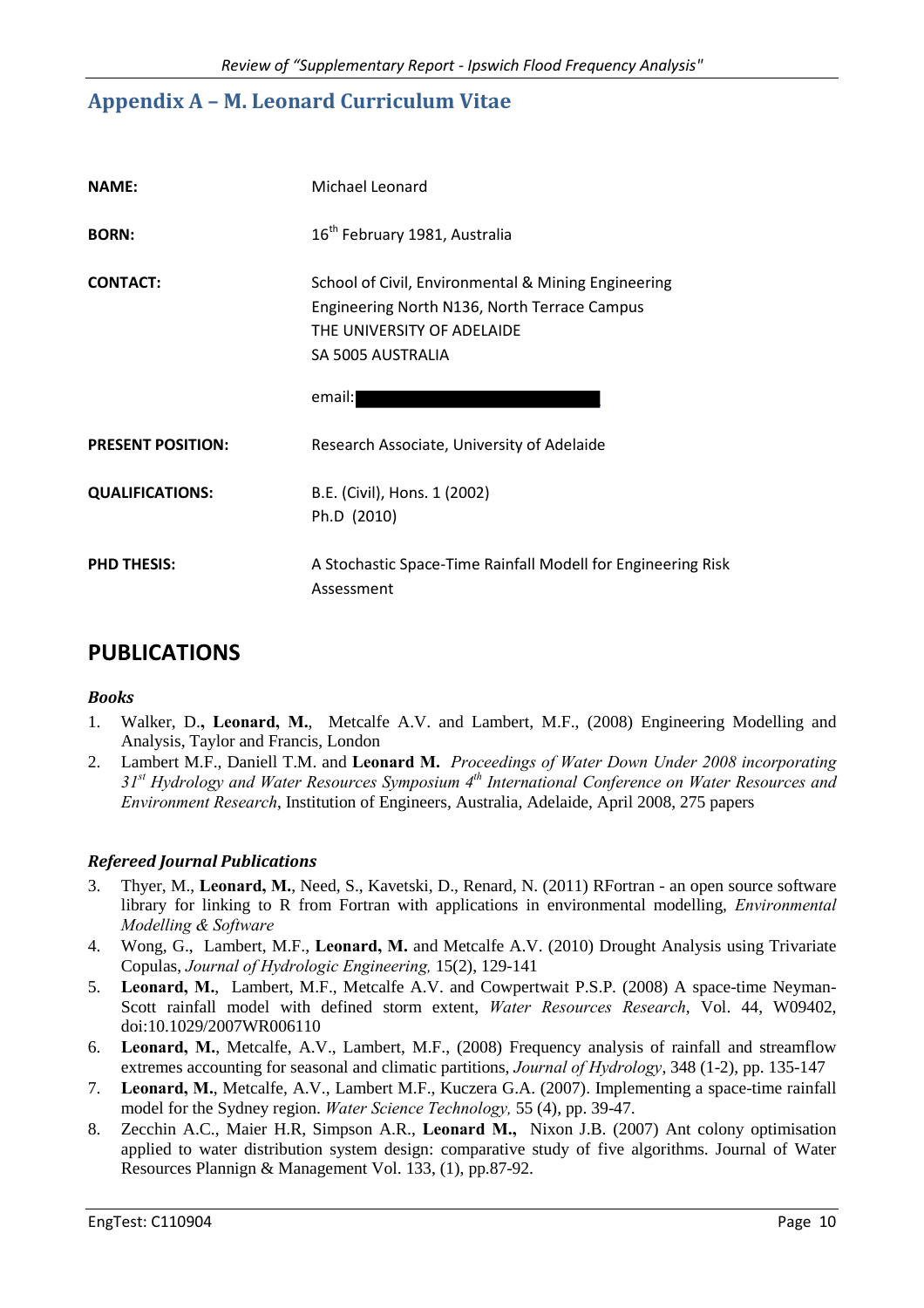- 9. **Leonard, M.,** Lambert M., Metcalfe A., (2006) Efficient Simulation of a Space-Time Neyman-Scott Rainfall Model., *Water Resources Research*, 42 (11), W11503.
- 10. Zecchin A.C., Simpson A.R., Maier H.R, **Leonard M.,** Roberts A. and Berrisford M.J. (2006) Application of two ant colony optimisation algorithms to water distribution system optimisation. Mathematical and Computer Modelling Vol. 44, (5-6), pp.451-468.

#### *Refereed Conference Proceedings*

- 11. **Leonard, M.,** Ball, J., Lambert, M. (2011) On the coincidence of extreme rainfall bursts with duration, *34th IAHR World Congress,* Brisbane, June 2011
- 12. **Leonard, M.**, Lambert, M., Metcalfe, A., Mohdisa, F. (2010) An analysis of shifts in rainfall across Southern Australia, *Water 2010*, Quebec City, July 2010
- 13. Qin, J., **Leonard, M.**, Kuczera, G., Thyer, M., Lambert, M. (2009) A High-Resolution Hierarchical Space-Time Framework for Single Storm Events and Its Application for Short-term Rainfall Forecasting*, 8th IAHS Assembly, Hyderabad*, Sept. 2009
- 14. **Leonard, M.,** Osti, A., Lambert M., Metcalfe A. (2008) A Spatially Inhomogeneous Poisson Model of Rainfall Across Australia. *Water Down Under*, 2008, Institute of Engineers, Adelaide, South Australia, Apr. 2008.
- 15. Wong, G., **Leonard, M.,** Lambert M., Metcalfe A. (2008) Forecasting drought in eastern Australia, *Water Down Under*, 2008, Institute of Engineers, Adelaide, South Australia, Apr. 2008.
- 16. Osti, A., **Leonard, M.,** Lambert M., Metcalfe A. (2008) A high resolution large-scale Gaussian random field rainfall model for Australian monthly rainfall. *Water Down Under*, 2008, Institute of Engineers, Adelaide, South Australia, Apr. 2008.
- 17. Qin, J., **Leonard, M.,** Kuczera, G., Thyer, M., Lambert, M. (2008) A High Resolution Spatio-Temporal Model for Single Storm Events Based on Radar Images. *Water Down Under*, 2008, Institute of Engineers, Adelaide, South Australia, Apr. 2008.
- 18. Osti, A., **Leonard, M.**, Lambert, M. and Metcalfe, A. (2008) A Temporally Heterogeneous High-Resolution Large-Scale Gaussian Random Field Model For Australian Rainfall, *Proceedings of the 17th IASTED International Conference on Applied Simulation and Modelling*, Corfu Greece, June 23-25, 2008
- 19. **Leonard, M.,** Lambert M., Metcalfe A., Kuczera, G. (2006) A Simulation Method for Calibrating Cluster-Process Rainfall Models. *30th Hydrology and Water Resources Symposium*, 2006, Institute of Engineers, Launceston, Tasmania, Dec 2006.
- 20. Qin, J., **Leonard, M.**, Kuczera, G., Thyer, M., Metcalfe, A.V., Lambert, M., (2006). Statistical characteristics of rainstorms derived from weather radar images, *30th Hydrology and Water Resources Symposium*, 2006, Institute of Engineers, Launceston, Tasmania, Dec 2006.
- 21. **Leonard, M.**, Maier, H.R., Simpson, A.R., Zecchin, A.C., Roberts, A.J., Berrisford, M.J., and Nixon, J.B. (2004). "Hydraulic risk assessment of water distribution systems." 8th National Conference on Hydraulics in Water Engineering, Engineers Australia, Gold Coast, Australia, 13-16 July 2004.
- 22. Ahmer, I., Lambert, M.F., Metcalfe, A.V. and **Leonard M.** (2003). Stochastic Modelling of Tidal Anomaly for Estimation of Flood Risk in Coastal Areas, 28th Hydrology and Water Resources Symposium, Wollongong, NSW, Australia.
- 23. Zecchin A.C., Maier H.R, Simpson A.R., Roberts A., Berrisford M.J. and **Leonard M.** (2003) Max-min ant system applied to water distribution system optimisation. Modsim 2003 - International Congress on Modelling and Simulation, Modelling and Simulation Society of Australia and New Zealand Inc, Townsville, Australia, 14-17 July, Vol. 2, pp.795-800.

#### *Consulting Reports*

- 24. **Leonard M.,** Holmes, M. (2011) Temporal patterns of Australian Rainfall, for Engineers Australia, EngTest report C110303, (in preparation)
- 25. **Leonard M.,** Need, S. (2011) Spatial patterns of Australian Rainfall, for Engineers Australia, EngTest report C110304, (in preparation)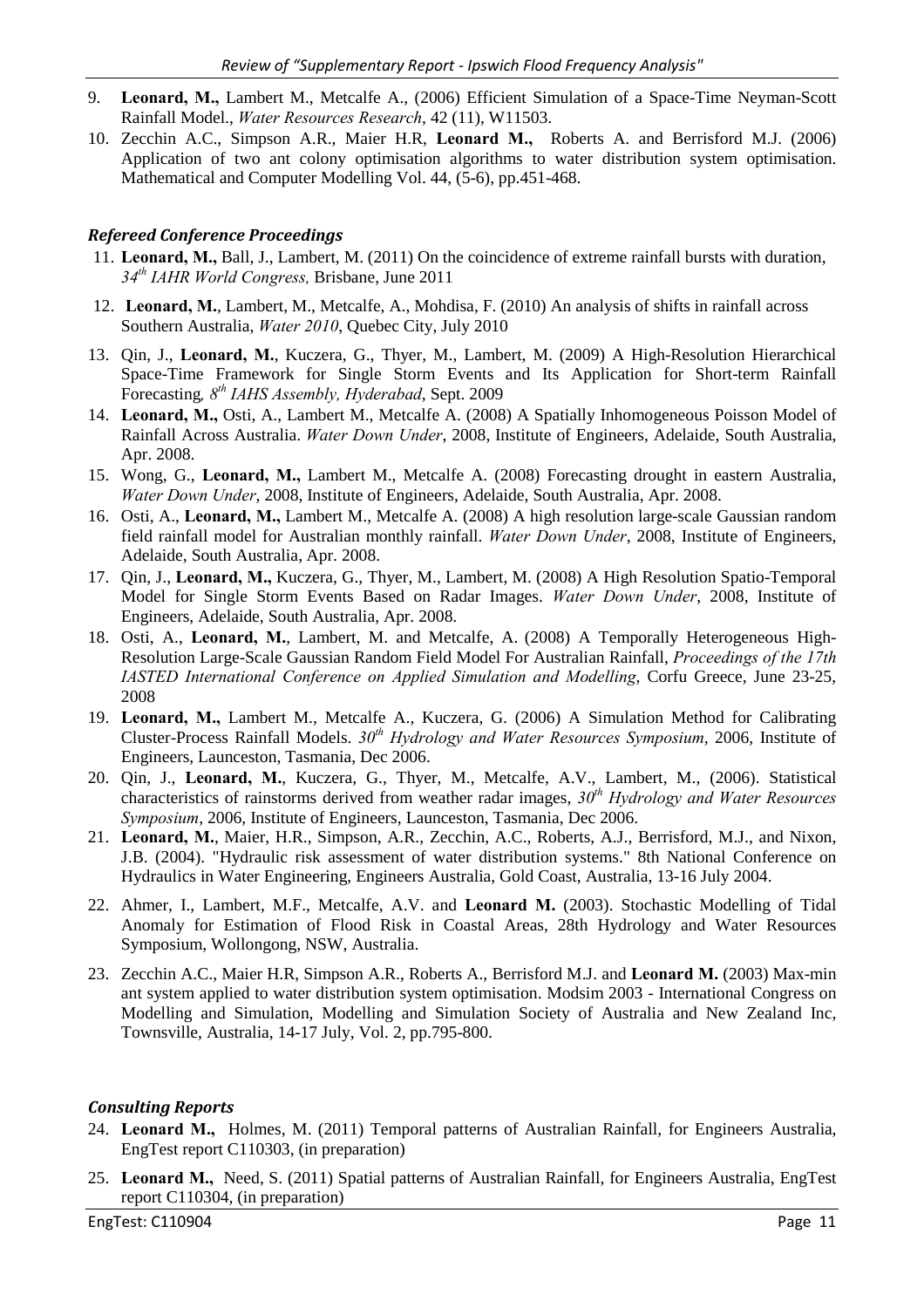- 26. **Leonard, M.**, Thyer, M., Lambert, M., Maier, H., Dandy, G. (2011) Task 4 Milestone 1 Report, Application Test Bed, Onkaparinga Catchment Case Study: Surface Water Hydrological Modelling, for Goyder Institute (SA)
- 27. **Leonard, M.**, Lambert, M., Metcalfe A. (2009) Step change Analysis of Rainfall in Southern Australia, for Department of Land Water and Biodiversity Conservation (SA), EngTest report C090703
- 28. **Leonard, M.**, Lambert, M. (2003) Seasonal IFD Analysis of Adelaide Rainfall, for R Clark & Associates
- 29. **Leonard, M.**, Lambert, M. (2003) Seasonal Analysis of Simulated Adelaide Rainfall, R Clark & Associates

#### *Discussion papers*

30. Leonard M. (2009) Patterns of rainfall in space and time for use in flood risk estimation, discussion paper, ARR Technical Committee Workshop, 9<sup>th</sup> July, Melbourne pp. 1-30

### **TEACHING**

The following is a list of subjects I have lectured

- Engineering Modelling & Analysis I (2007-2009)
- Water Engineering IIIB (2004, 2008)
- Advanced Water Resources Management IV (2003)
- Introduction to Geostatistics (Masters of Geostatistics) (2010, 2011)
- Computing for Geostatistics (Masters of Geostatistics) (2010, 2011)

### **REVIEWER FOR JOURNALS (in past 2 years)**

*Journal of Applied Mathematics and Decision Sciences* (Hindawi) , *Journal of Hydraulic Engineering* (ASCE), *Hydrology and Earth System Sciences* (EGU), *Atmospheric Research* (Elseveir), *Water Resources Research* (AGU), *Journal of Hydrology* (Elseveir), *Environmental Modelling & Software* (Elseveir), *Hydrological Sciences* (Taylor & Franics), *Advances in Water Resources* (Elsevier), *Australian Journal of Water Resources* (IEAust)

### **REVIEWER FOR CONFERENCES**

*MODSIM 2005 International Congress on Modelling and Simulation*. Modelling and Simulation Society of Australia and New Zealand, December 2005

*Hydrology and Water Resources Symposium*, 2006 – 2011, Institute of Engineers Australia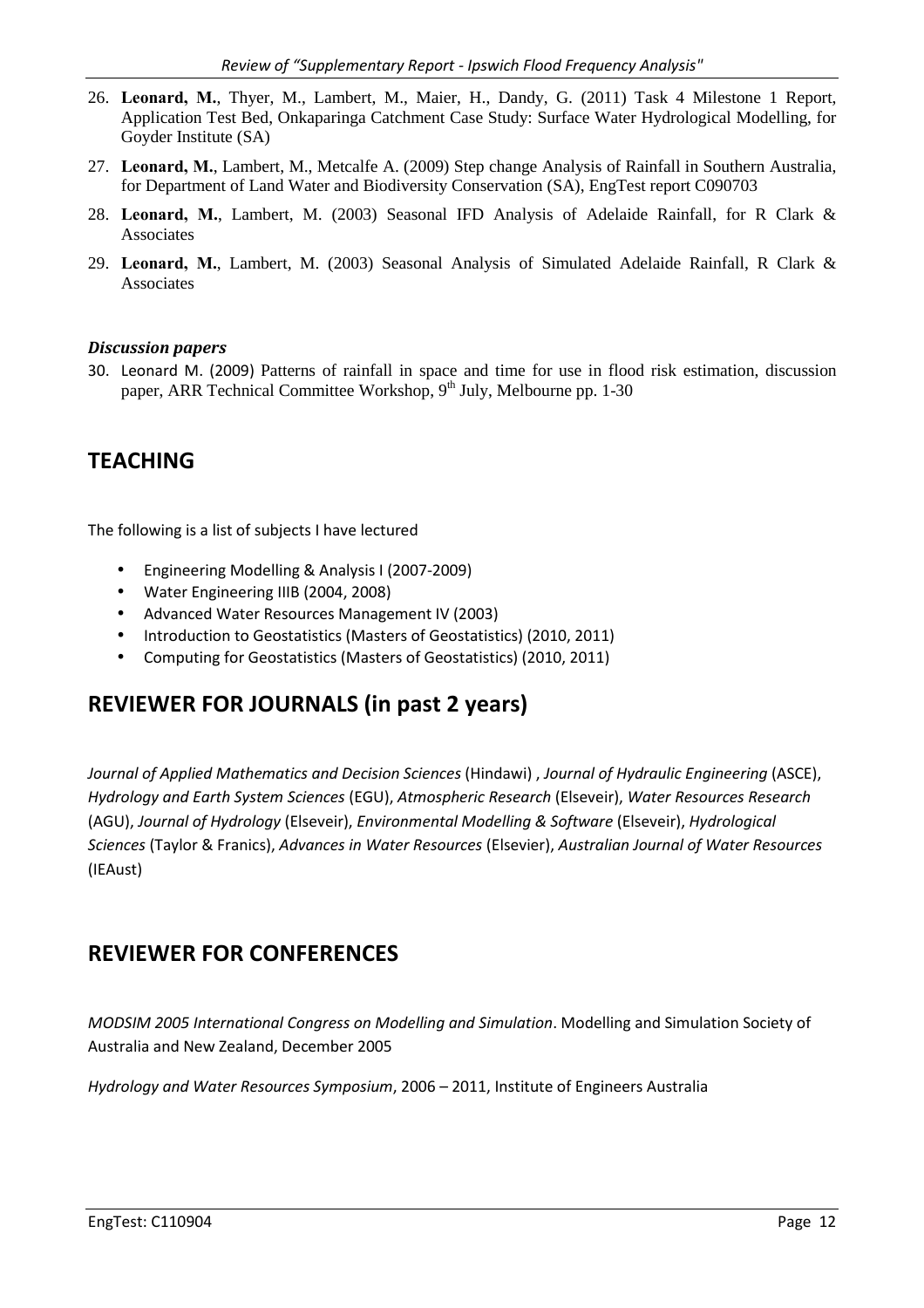## **AWARDS**

*Best presentation by a student or recent graduate*, Engineering Mathematics & Applications, 2009

*Best presentation by a student or recent graduate*, Water Down Under 2008

*Postgraduate Research Award*, AWA, 2006

*CAMWE prize for best honours Civil & Environmental project thesis*, Optimisation of water distribution systems including the effects of uncertainty (Industry partner: United Water International, 2002) (joint authorship - Zecchin, A., Berrisford, M., Leonard, M., Roberts. A.).

## **PROFESSIONAL ACTIVITIES**

2008: Technical editor for Water Down Under 2008 Hydrology & Water Resources Symposium peer review process, Institute of Engineers, Australia

2007-2008: Delivered seminars to female secondary school students as part of 'Women in Technology' conference

2005-2008: Secretary for Engineering and Computer Science Faculty, Computer Aided Teaching Suite Steering Committee

2004-2009: Assistance in preparation of ARC research proposals

2003-ongoing: Member of the Hydrological Society of South Australia

2003: SAPAC Workshop High Performance Computing / Parallel Programming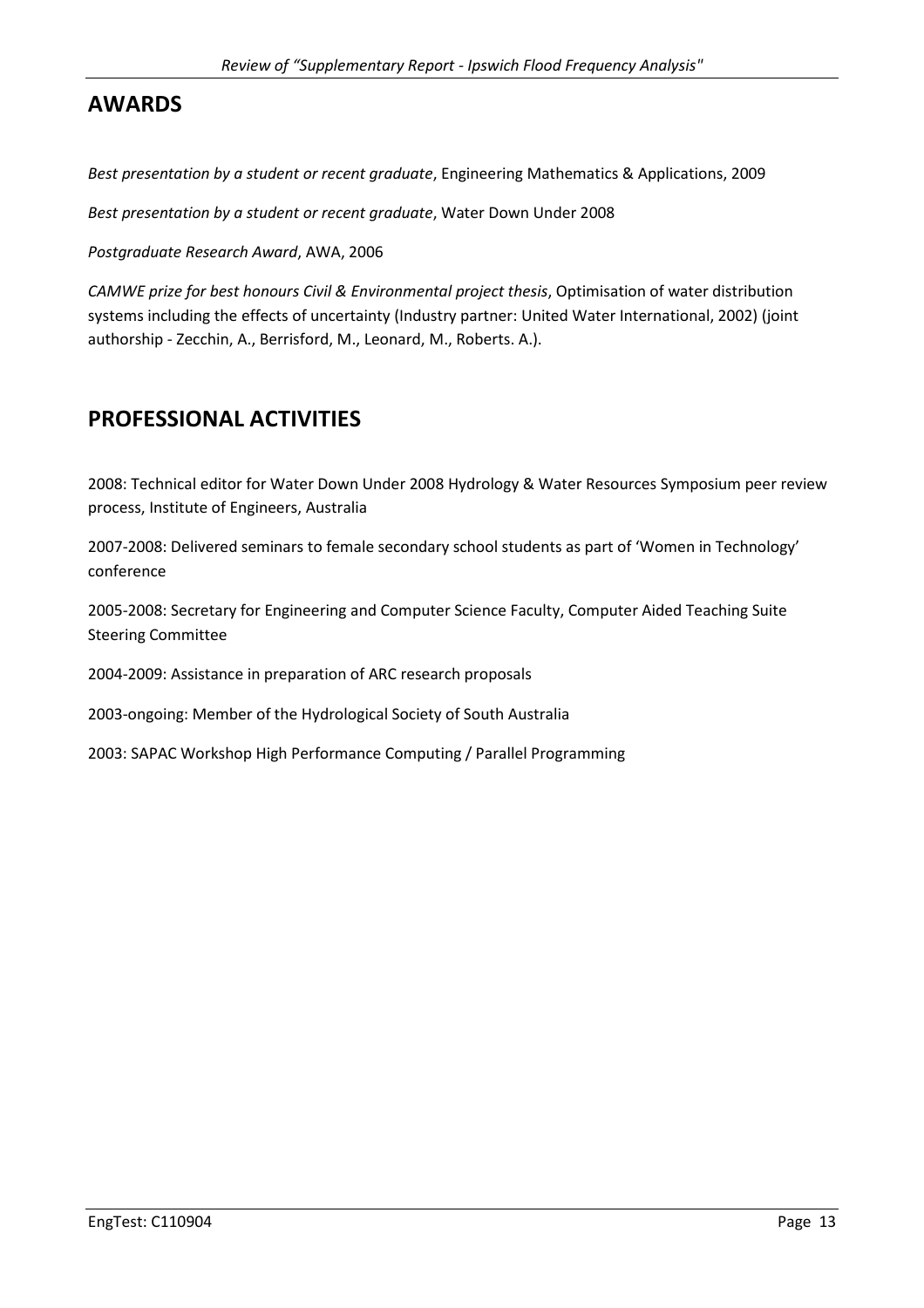## **Appendix B - Joint Analysis Method Detail**

The aim of this section is twofold:

- (i) Review the implementation and assumptions of the joint probability analysis by WMA
- (ii) Formulate and document a methodology suitable for uncertainty analysis

The material in this Appendix is intended for technical readers, whereas the main document summarises the outcomes and discusses assumptions. Appendix C summarises data used in this study. Unfortunately the outcome of the study is limited by the use of an approximation surface to the hydraulic response (i.e. Figure B6, WMA, 2011).

The overall goal of the joint probability analysis is to construct a probability distribution of only those flows  $(Q<sub>Amb</sub>, Q<sub>Sav</sub>)$  that will yield the maximum water height at Ipswich (H<sub>Ips</sub>).

Figure B.1 summarises the joint distribution of **all** pairwise flows at Savages Crossing and Amberley from which the subset of pairs are required that yield annual maximums  $H_{\text{los}}$ . The  $Q_{\text{sav}}$ =100 threshold identifies occasions when Savages Crossing has high flow and the  $Q_{Amb}=100$  threshold shows occasions when Amberley has high flows. The top right most corner is when both flows are high, but it is possible that annual maximums are contributed by two additional scenarios (i)  $Q_{\text{sav}}$  is high and  $Q_{\text{Amb}}$  takes on any coinciding value (right hand region) and (i)  $Q_{amb}$  is high and  $Q_{Sav}$  takes on any coinciding value (top most region). The WMA analysis pursues the first case assuming that the Brisbane River is the dominant flood generating mechanism. In other words, the assumption is that the top-left corner of the plot does not contribute annual maximum water heights in Ipswich (or has sufficiently low occurrence rate to be ignored).



**Figure B.01 Comparison of scatter produced by all pairs of QSav and QAmb flows (not just selected independent or extreme values). Contours show density of inner data points whereas outer values are represented by points.** 

A basic check was conducted to see whether there were any years when the annual maximum flows at Amberley caused higher values of H<sub>Ips</sub>, than choosing annual maximum flows at Savages Crossing. If this proves to be true, then the WMA analysis is biased by having ignored these cases. Table B.1 summarises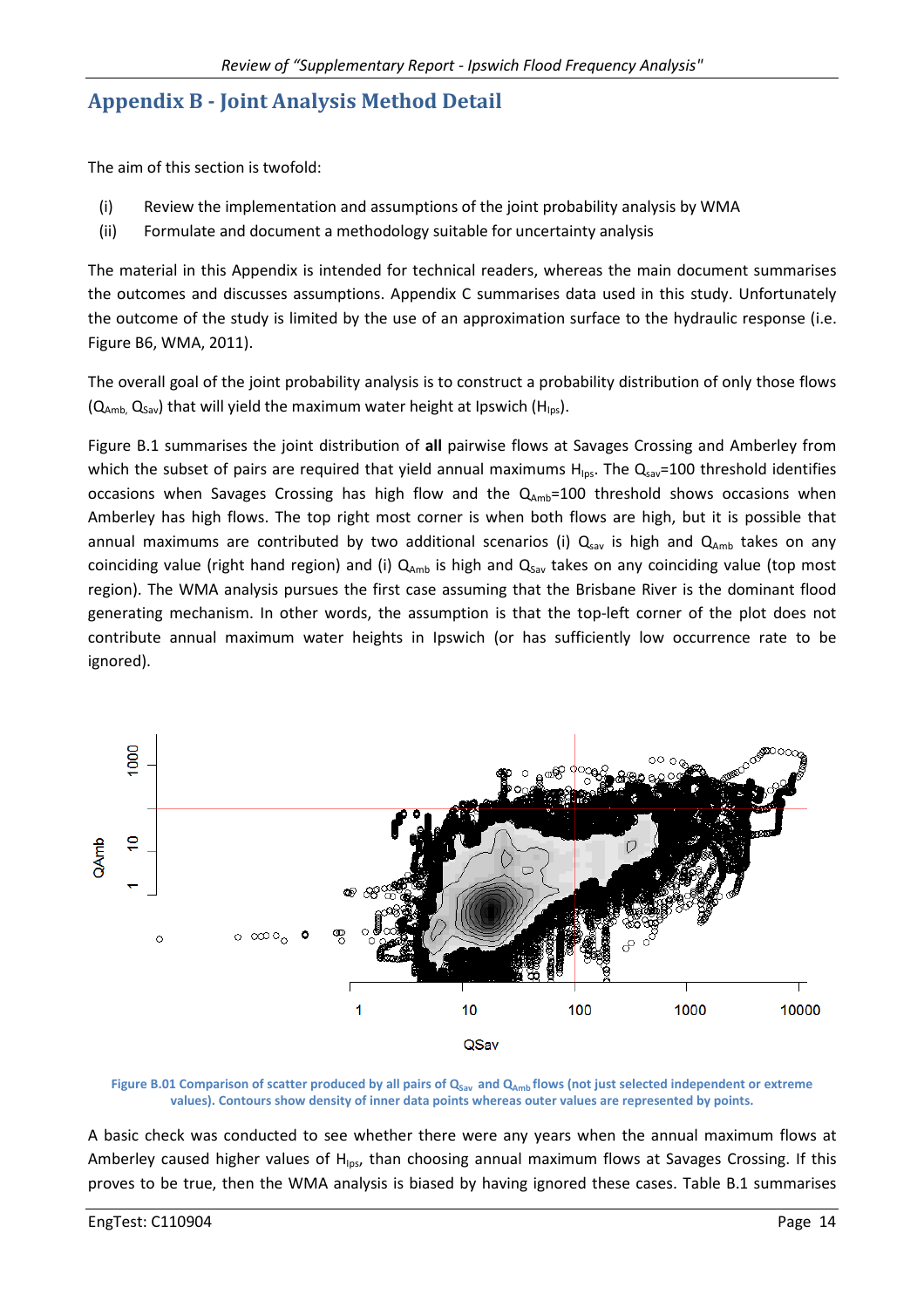the findings. It shows that there are 5 years out of 47 where using  $Q_{amb}$  to identify annual maximums results in higher water levels than if  $Q_{Sav}$  had been used. Of these 3 of the cases appear to be a matter of timing, that with more attention the correct flow pair for that event (the one producing the maximum height) would be selected. Only 2 of the cases were from independent events. The ratio 2/47 is about 4% which suggests that the assumption used by WMA is reasonable. To otherwise accommodate this 4% would require double the number of parameters of that used by WMA and would cause significant uncertainty in the methodology. The reviewer also expects that the 4% of cases are not as significant for the upper tail of the distribution of water levels in Ipswich than those contained within the 96%.

**Table B.1 A Comparison of flow pairs based. Case 1: based upon annual maximums at Savages Crossing and with coincident Amberley flows obtained via 12 hour timing rule. Case 2: : based upon annual maximums at Amberley and with coincident Savages Crossing flows obtained via 12 hour timing rule. Height at Ipswich obtained from gauge 40101. The classification "Timing" indicates flows are from the same event and "Different" implies two different events.** 

|             |                  | Case 1: Annual Max based on $Q_{sav}$ |                  | Case 2: Annual Max based on $Q_{amb}$ |           |                        |                  |                   |  |
|-------------|------------------|---------------------------------------|------------------|---------------------------------------|-----------|------------------------|------------------|-------------------|--|
| <b>Date</b> | $Q_{\text{sav}}$ | $Q_{\rm Amb}$ ±12hr                   | $H_{\text{lps}}$ | <b>Date</b>                           | $Q_{Amb}$ | $Q_{\text{Sav}}$ ±12hr | $H_{\text{lps}}$ | <b>Classified</b> |  |
| 20/02/1971  | 3123.2           | 130.9                                 | 7.7              | 4/02/1971                             | 880.85    | 1473.87                | 11.71            | <b>Different</b>  |  |
| 28/01/1974  | 11136.9          | 1359.5                                | 20.7             | 27/01/1974                            | 2107.53   | 9276.46                | $20.7^{#}$       | <b>Timing</b>     |  |
| 22/01/1976  | 1844.3           | 95.4                                  | 5.3              | 11/02/1976                            | 1288.92   | 973.41                 | 13.65            | <b>Different</b>  |  |
| 6/04/1988   | 1897.9           | 184.2                                 | 3.7              | 4/04/1988                             | 542.13    | 1506.29                | 11.2             | <b>Timing</b>     |  |
| 9/02/1991   | 374.5            | 372.1                                 | 7.2              | 8/02/1991                             | 678.76    | 368.90                 | $7.2^{\#}$       | Timing            |  |

\* Nearest value read from gauge 40101. Does not necessarily correspond to exact flow from hydraulic model

# Where H<sub>ips</sub> appears the same, hydraulic model will show height difference (based on inspection of WMA Figure B6)

Proceeding with the joint analysis, it is reasonable to consider the case of annual maximum flows  $Q_{Sav}$  and the coincident flows  $Q_{Amb}$ . A fit of the annual maximum flows is shown in Figure B.2 using the lognormal distribution. The reviewer considers the skewness to be sufficiently negligible that a 2-parameter distribution is suitable. The alternatives presented by WMA using the GEV and LP3 offer similar quality of fit. The reviewer's preference is for the lognormal because of convenience in its implementation.



**Figure B.02 Lognormal distribution fitted to Q<sub>Sav</sub> using Flike** 

The next step is to model the  $Q_{amb}$  flows that come from the same event corresponding to the  $Q_{Sav}$  annual maximum. In doing so a joint (bivariate) probability distribution is specified which can handle the case of correlated data. There are many alternate ways to model the joint distribution and the assumptions can be critical, especially when interest is in the region of the upper tail. WMA have opted to use a peak-over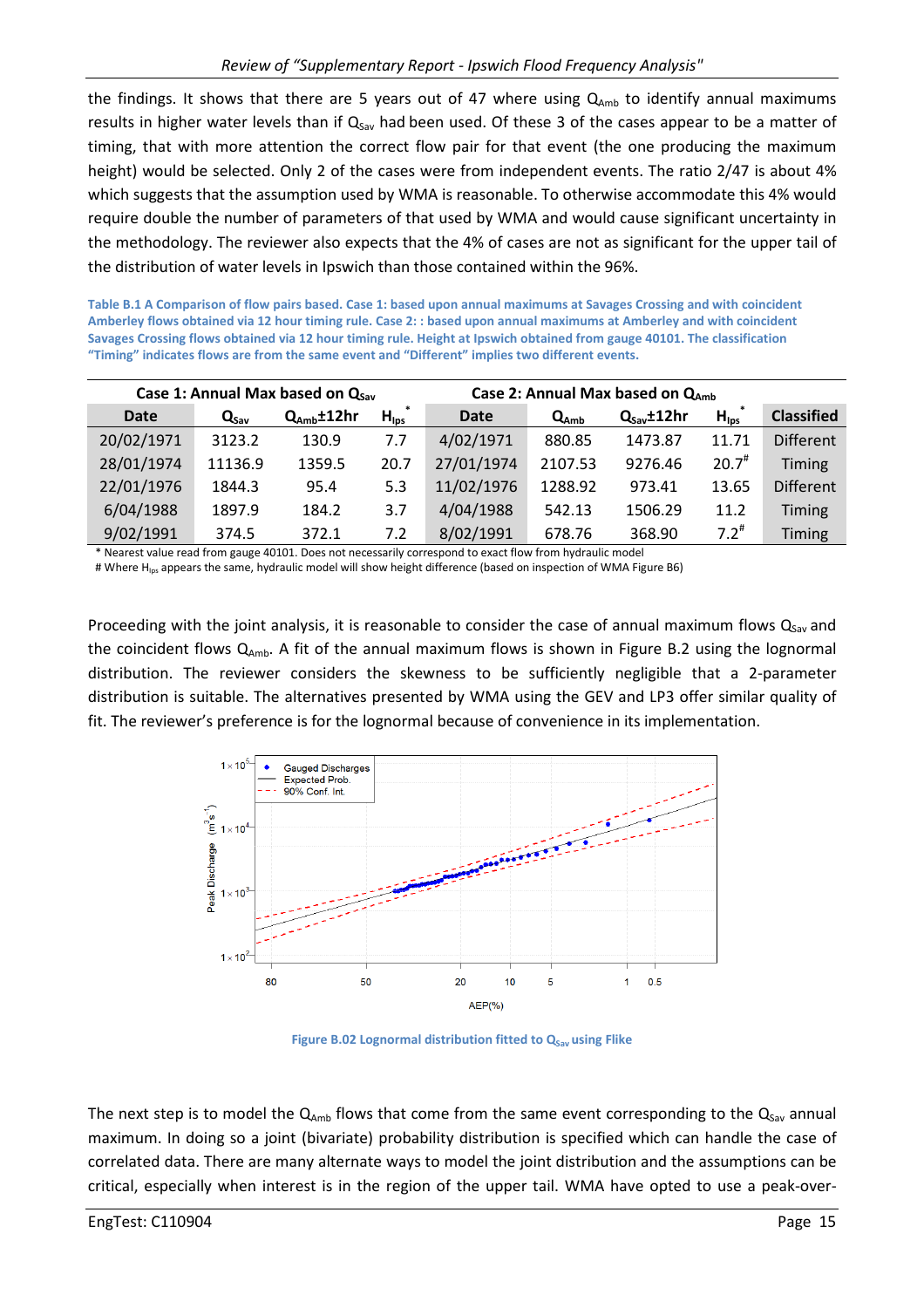threshold method (POT) which allows for more pairs of points to be collected than taking just one pair each year. Figure B.3 shows a comparison of the POT analysis<sup>2</sup> by the reviewer criteria (crosses) which obtained many additional pairs as compared to the points identified by WMA (circles). While there are many coinciding pairs, the reason for this difference is not clear and is likely to come down to a stricter independence criteria by WMA. Either way, this difference is unlikely to affect the WMA result as both datasets share the same overall scatter. The main challenge is to estimate the association between the pairs for increasing flows (i.e. if the  $Q_{Sav}$  flow is higher does this imply that the  $Q_{Amb}$  flows are similarly high, and how strong is the relationship?). Using a POT analysis bears the assumption that the association would be the same if only the  $Q_{Sav}$  annual maximums were used (triangles in Figure B.3). Although there are less of these points and they can occur at lower flows, it appears they have a similar association.



**Figure B.3 Comparison of scatter produced by QSav and QAmb flows. WMA POT values (Figure B2 Ipswich Report) are compared directly to Leonard POT values. QSav annual maximums and coincident QAmb flows demonstrate similar correlation as POT values.**

WMA have modelled the probability density of  $Q_{Amb}$  flows conditioned on a given flow of  $Q_{Sav}$ , denoted  $f(Q_{Amb}|Q_{Sav})$ . If the proability density of the  $Q_{Sav}$  annual maximums is specified  $f(Q_{Sav})$  (i.e. the distribution in Figure B.2), then the joint distribution is obtained by the product of these two distributions.

$$
f(Q_{Sav}, Q_{Amb}) = f(Q_{Amb} | Q_{Sav}) f(Q_{Sav})
$$
\n(B1)

The distribution of  $Q_{Amb}$  flows (those that coincide on the day of annual maximum  $Q_{Sav}$ ) is then obtained by integrating the joint distribution

$$
f(Q_{Amb}) = \int f(Q_{Sav}, Q_{Amb}) dQ_{Sav}
$$
 (B2)

The purported benefit of this procedure is that it uses the longer  $Q_{\text{Sav}}$  record and exploits additional information from the POT analysis, but one could have alternatively fitted the relevant pairs directly (the triangles in Figure B.3). It serves as a useful check to compute B2 to see how well the Amberley flows are

l

 $^2$  5-day independence criteria was used. Identified values shown in Appendix C. Also note, the threshold is not actually 100  $m^3s^1$  since it was applied to flows before the dam conversion and is closer to 300  $m^3s^1$  pre-Wivenhoe and 200  $\text{m}^3\text{s}^{-1}$  post-Wivenhoe. The difference will have trivial impact on results.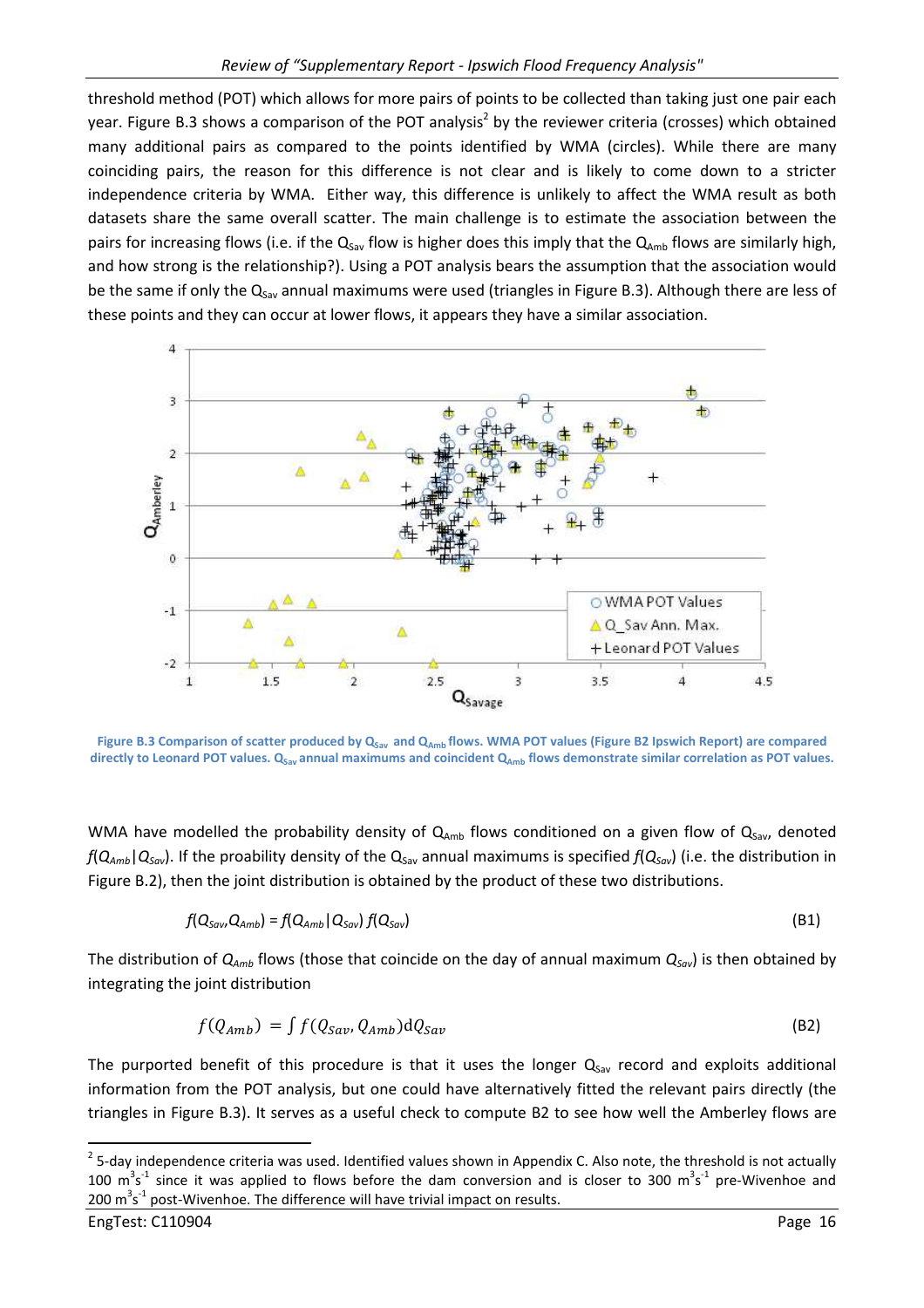modelled, even though the Amberley record is short. This will be done after giving further discussion to the joint relationship.

WMA have opted for a regression of the conditional mean and standard deviation of  $Q_{amb}$  flows for given values of Q<sub>Sav</sub>. This is a reasonably flexible approach but not the only one. Two more direct alternatives that use the  $Q_{Sav}$  annual maximums come to mind

- (i) fit a joint log-normal distribution to the annual maximum pairs
- (ii) fit the marginals using the best identified distribution (not necessarily lognormal) and then test a variety of copula functions to handle the dependence structure

Both of these approaches can be fitted using maximum likelihood methods which is convenient for an uncertainty analysis. A third option is to fit the POT distributions and then construct the annual maximums from the exceedances, but this would be much more complicated. Given a longer time frame the reviewer would be more confident with the results if a variety of cases were implemented to test the correlation structure between the two variables as the overall result is likely to be sensitive to this assumption.

As a verification of the WMA procedure, the regression approach has been re-implemented here. However a difference has been made to allow the standard deviation parameter to be formally regressed, rather than using a more ad-hoc estimation technique. The chief advantage is that this approach allows the uncertainty in the parameters to be assessed. The regression model is specified as

$$
Q_{Amb} = m(Q_{Sav}) + s(Q_{Sav}) * error
$$
 (B3)

where  $m(Q_{\text{Sav}})$  is the function of the mean which changes for a given value of  $Q_{\text{Sav}}$ 

 $s(Q_{Sav})$  is the function of the standard deviation which changes for a given value of  $Q_{Sav}$ 

error explains the residual variance which is assumed to be normally distributed  $\sim N(0,1)$ 

Linear regressions are assumed for the mean and standard and the model has 4 parameters

$$
\frac{Q_{Amb} - (m_0 + m_1 Q_{Sav})}{s_0 + s_1 Q_{Sav}} = error \tag{B4}
$$

where  $m_0$  and  $m_1$  are respectively the intercept and slope of the conditional mean

 $s_0$  and  $s_1$  are respectively the intercept and slope of the conditional standard deviation

This model was fitted using maximum likelihood techniques and results in the following parameters

| Param          | Expected<br>Value | Covariance | $m_0$  | m <sub>1</sub> | Sο      | $S_{1}$ |
|----------------|-------------------|------------|--------|----------------|---------|---------|
| m <sub>0</sub> | $-0.94453$        |            | 0.2246 | 0.0738         | 0.0200  | 0.0068  |
| m <sub>1</sub> | 0.882515          |            | 0.0738 | 0.0248         | 0.0068  | 0.0023  |
| $S_0$          | 1.249539          |            | 0.0200 | 0.00686        | 0.13928 | 0.0461  |
| S <sub>1</sub> | 0.19652           |            | 0.0068 | 0.00235        | 0.04617 | 0.0155  |

**Table B.2 Fitted regression parameters including covariance matrix of parameter variability** 

The expected values of the parameters agree closely to those obtained by WMA. The residuals are comparable (Figure B.4) to those from WMA but the standard deviation obtained here is higher at high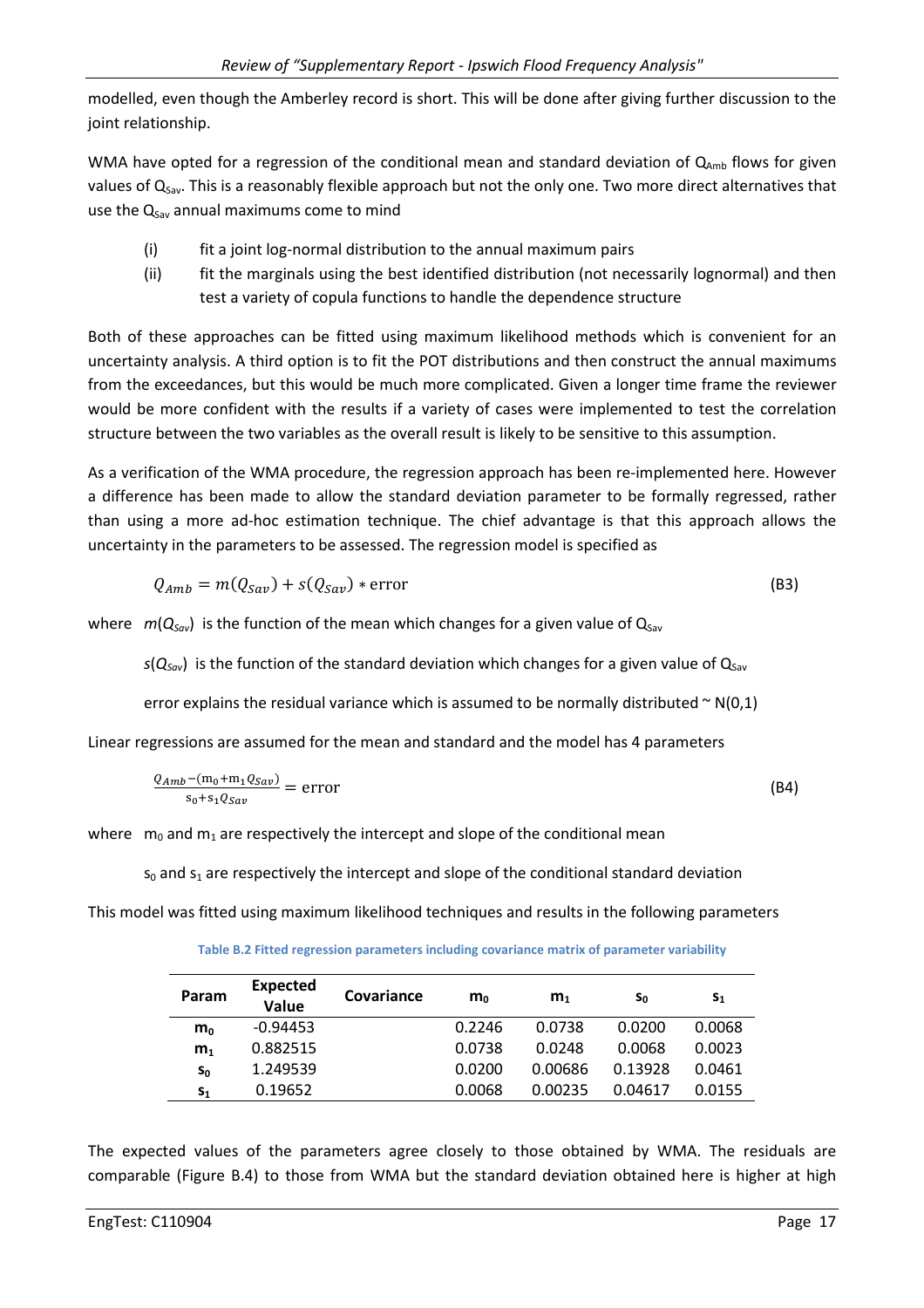values of  $Q_{Sav}$  (Figure B.5). The WMA estimate has differing amounts of data in each sub-range they used to estimate the standard deviation. In the highest sub-range there were few data points and the WMA estimate of the slope in that region is less reliable. Figure B.6 shows the resulting conditional distribution, which is similar to WMA (cf. WMA Figure B2), but has noticeably higher variability in the region  $Q_{Sav}$ >5000.







Figure B.05 Difference in regression of standard deviation of Q<sub>Amb</sub> conditioned on Q<sub>Sav</sub>



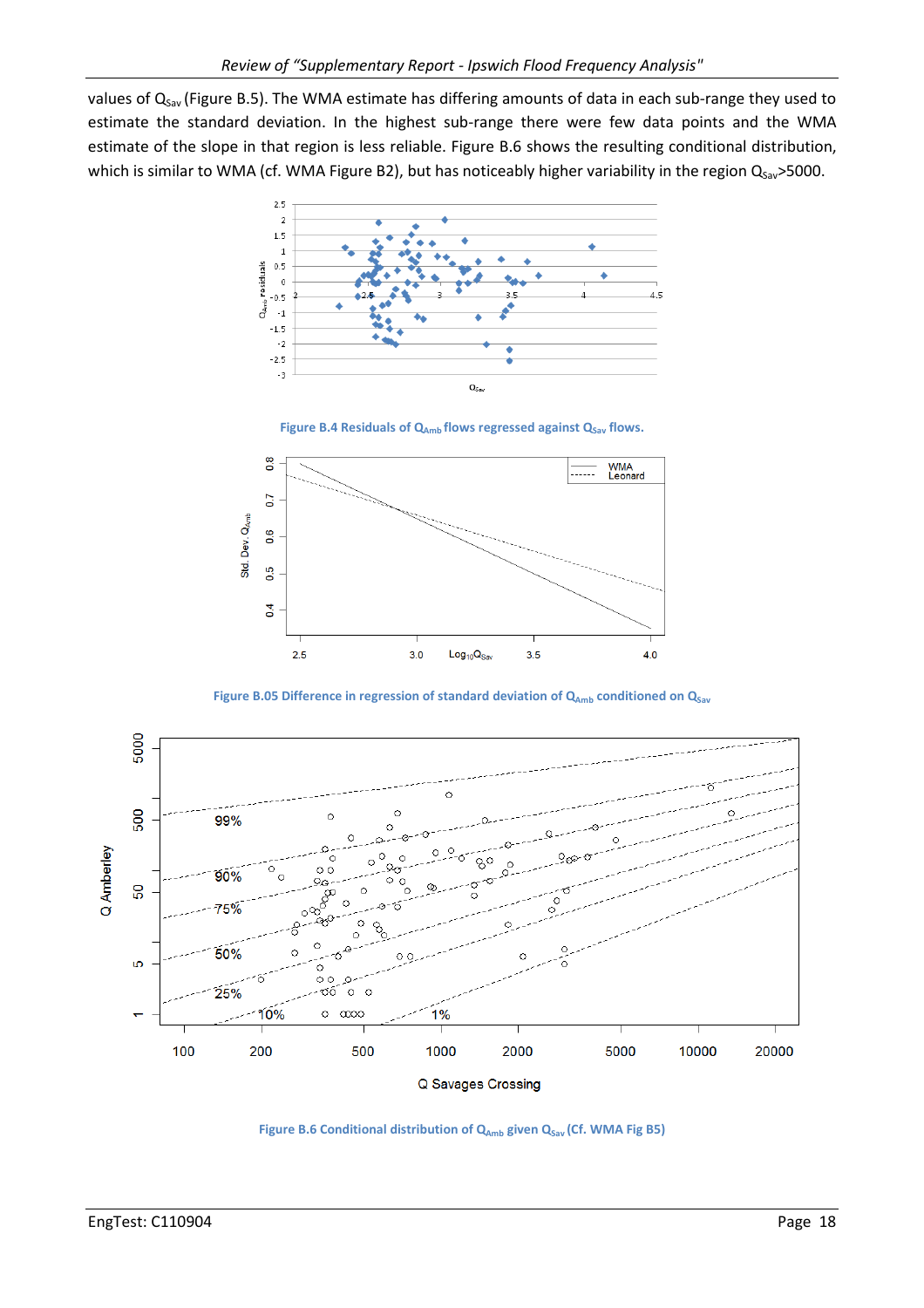The parameters in Table B.2 can be used to specify a multivariate normal distribution. Sampling this distribution allows random sets of parameters to be obtained which are then used in the uncertainty analysis.<sup>3</sup> A plot of the parameters in Figure B.7 shows the strong relationship between them. Fitting this regression line for a random sample of 1000 parameter sets shows any of the potential regression lines that could be followed (Figure B.8). For each of these regression lines Equation (B2) can be numerically integrated to obtain the distribution of  $Q_{Amb}$  flows. This check, as mentioned earlier is shown in Figure B.9



Figure B.7 Conditional distribution of Q<sub>Amb</sub> given Q<sub>Sav</sub> (Cf. WMA Fig B5)



**Figure B.08 Conditional distribution of QAmb given QSav (cf. WMA Fig B5) Simulated values in grey. Expected value line in black.**

Figure B.9 shows that the model adopted by WMA slightly underestimates the variability in the lower tail than if a more direct approach was adopted (leading to the lognormal or copula method mentioned earlier). This will have some impact on the final results, but it is likely to cause a slight underestimation in the variability at lower water levels of  $H_{\text{los}}$ . WMA Figure 5 currently have an overestimation in the lower tail

 $\overline{\phantom{0}}$ 

 $^3$  Kuczera (1999) and FLIKE help files specify how covariance matrix is obtained from likelihood function. FLIKE uses the multivariate normal approximation to sample the true posterior distribution via importance sampling. Here, the multivariate normal is directly sampled (i.e. importance sampling not conducted). This is a reasonable first order approximation.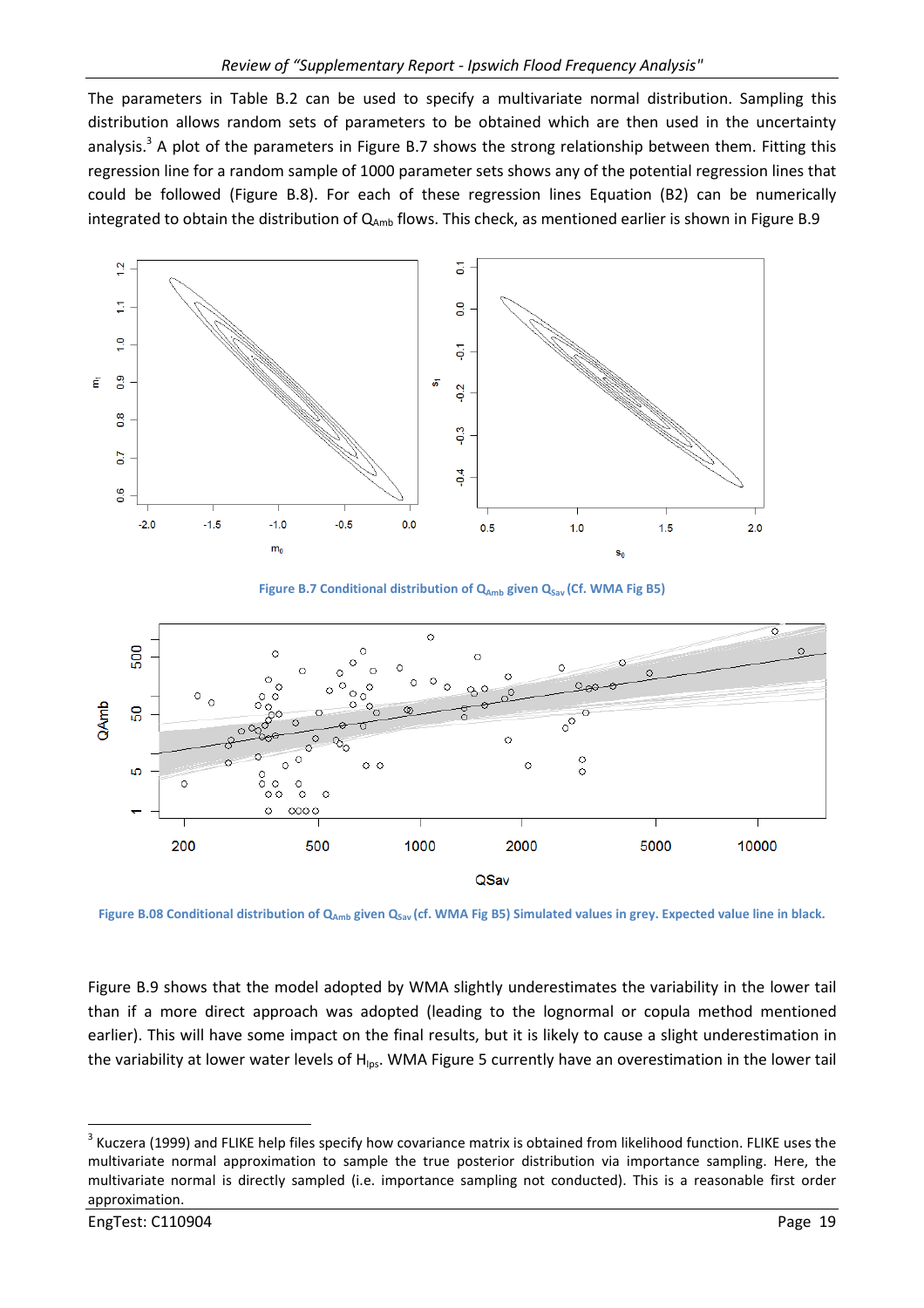of H<sub>ips</sub>, which is likely due to compensating factors in the hydraulic model having masked out the effect being noted here (or that the observed values in this region are suspect).



Figure B.09 Marginal distribution of Q<sub>Amb</sub>. Simulated values in grey. 90% confidence limits obtained by directly fitting the Q<sub>Amb</sub> **distribution using FLIKE software (Kuczera, 1999)**

Now that a probability model of the flows is constructed, it can be used with a transformation function to determine the probability of heights H<sub>Ips</sub>. The reviewer did not have access to the hydraulic model results and manually constructed an approximation based on WMA Figure B6 (shown in Appendix C). Figure B.10 shows the comparison of the contours used here which are notably less detailed in the region of lower flows than WMA Figure B6. This has led to a significant restriction on the analysis presented in this review which was not otherwise expected when the approximation was constructed. Applying this methodology with actual contours developed from the hydraulic model should remedy the issue.



**Figure B.010 Interpolated approximation of Figure B6 from WMA Ipswich Report. Converts flow inputs QIps and QSav to height of the Bremer River. The function is a summary and approximation of the hydraulic model.** 

Figure B.11 is identical to Figure B.10 except is uses the 0.6 conversion factor of flows between  $Q_{\text{los}}$  and  $Q_{Amb}$  (i.e. the y-axis labels have changed). Section 2.1 (para. 9) cites Warrill Creek as two thirds of the Bremer's total catchment area yet a conversion of 0.6 is used. More detail explaining this factor would be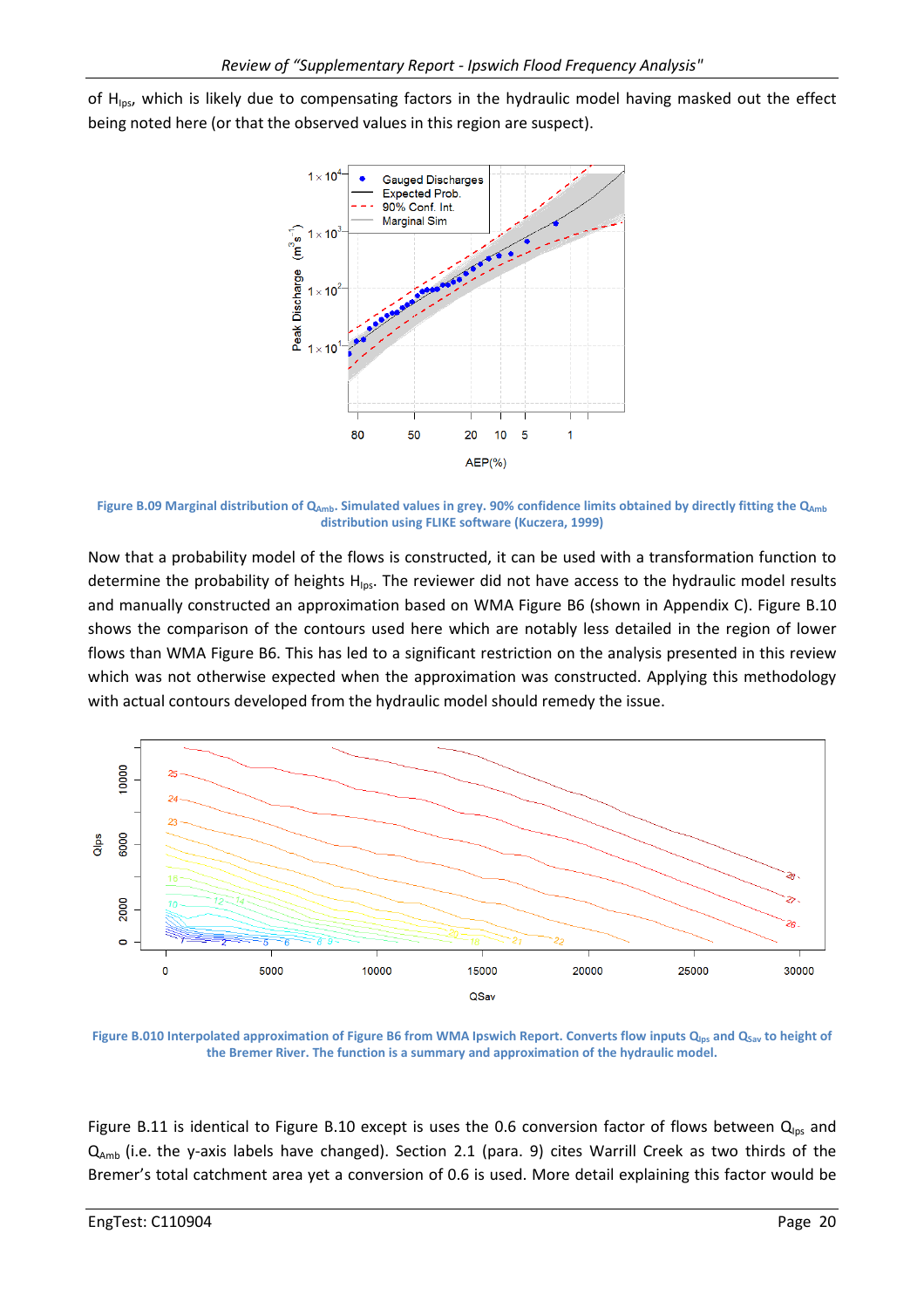appreciated, e.g. is it a ratio of catchment rainfalls or is it based on the partial area to the location of the QAmb gauge?



**Figure B.11 Interpolated approximation of Figure B6 from WMA Ipswich Report. Converts flow inputs Q<sub>Amb</sub> and Q<sub>Sav</sub> to height of the Bremer River. The function is a summary and approximation of the hydraulic model.** 

The heights  $H_{\text{ins}}$  are obtained by considering every possible pair of flows and weighting them by the probability that that pair of flows occurs and by the probability they exceed the specified height of interest. The notation presented here is different to the WMA Ipswich report but the procedure is fundamentally the same. A point of note is that the summation technique used here is computationally demanding and requires a small increments to achieve the desired precision whereas WMA required only 66 ordinates (WMA para. B14). The total probability theorem can be used to estimate the probability a height is exceeded,

$$
Prob(H > h) = \iint Prob(H(Q_{Sav}, Q_{Amb}) > h) f(Q_{Sav}, Q_{Amb}) dQ_{Sav} dQ_{Amb}
$$
 (B5)

where

*- h* is a threshold of interest

*- Prob*(*H>h*) is the probability the river exceeds a certain specified height. As an example *Prob*(*H>20 m*) is the probability that the height exceeds 20 m. If this is evaluated to, for example, 2%, it means that 20m is a 2% AEP.

*- H*(Q<sub>Sav</sub>,Q<sub>Amb</sub>) is the function converting input flows to heights (Figure B.11)

*- Prob(H*(Q<sub>Sav</sub>,Q<sub>Amb</sub>)>h) is the chance a specific height exceeds the threshold, either 0 if it doesn't or 1 if it does.

 $-f(Q_{Sav},Q_{Amb})$  is the joint density function of the input flows. (Figure B.12)

-  $\int$ [ $\int$ dQ<sub>Sav</sub> dQ<sub>Amb</sub> means the values are to be summed over the entire range of flows

The procedure to implement this is quite straightforward to understand graphically. Figure B.12 shows the joint probability density function with height contours overloaded. An exceedance probability is by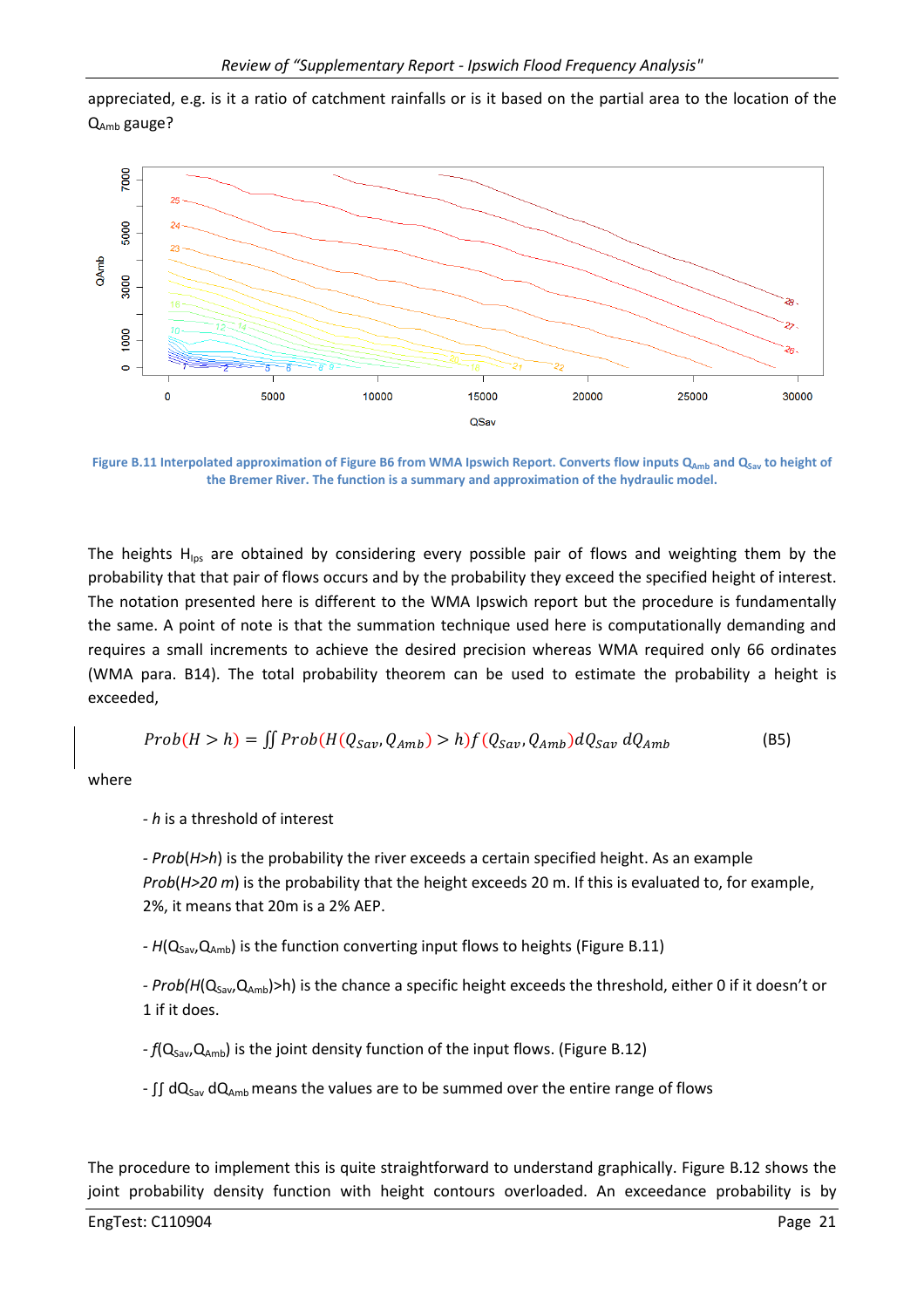definition the probability of exceeding a certain height, so the procedure is simply to identify a height contour of interest and then summate the probabilities of the underlying distribution above the contour. The resulting estimate can be spurious if either the contours are incorrect (the hydraulic model) or the probability function is not representative. The issue of association between high flows is critical because, with reference to Figure B.12, more of the top-right portion of the shaded grey region can easily be pushed above contours of interest for a change in correlation parameter.



**Figure B.12 Joint probability density function** *f***(QAmb , QSav ) shown in shaded levels. HIps height contours are overlaid. The procedure for getting an exceedance probability is to locate a HIps contour of interest and then summate all the values of the probability function that lie above this line.** 

An uncertainty analysis proceeds by sampling different sets of parameters controlling the joint probability distribution. A given sample represents one possible characterisation for which the integration in Equation (B5) is performed at all water level heights of interest. This procedure is repeated for many replicates from which confidence limits can be constructed. The parameters of the Amberley flows have already been provided in Table B.2, but it is also necessary to allow the Savages Crosssing parameters to vary. These are provided in Table B.3. The procedure used here assumes that the  $Q_{Sav}$  marginal distribution parameters (Table B.3) are independent of the parameters used to specify the conditional distribution (Table B.2).

| Table B.3 Savages Crossing marginal distribution fitted lognormal parameters |              |                          |            |           |              |  |  |  |  |  |
|------------------------------------------------------------------------------|--------------|--------------------------|------------|-----------|--------------|--|--|--|--|--|
| <b>Scenario</b>                                                              | Param        | <b>Expected</b><br>Value | Covariance | Log. mean | $Log_e$ sdev |  |  |  |  |  |
| <b>Without dams</b>                                                          | $Loge$ mean  | 6.63131                  |            | 0.0228    | 0.0109       |  |  |  |  |  |
|                                                                              | $Log_e$ sdev | 0.07775                  |            | 0.0109    | 0.0158       |  |  |  |  |  |
| With dams                                                                    | $Loge$ mean  | 7.50498                  |            | 0.0121    | 0.0000       |  |  |  |  |  |
|                                                                              | $Log_e$ sdev | $-0.54096$               |            | 0.0000    | 0.0121       |  |  |  |  |  |

The parameters of the "With dams" scenario are presented in Table B.3 although final results are not able to be presented from this scenario. The reason is that the approximation used in Figure B.11 is unreliable at lower flows and the effect of the different parameters for the dams scenario is to lower the  $Q_{Sav}$  flows into this region so that results at the 1% AEP cannot be relied upon. The final result is shown in the body of the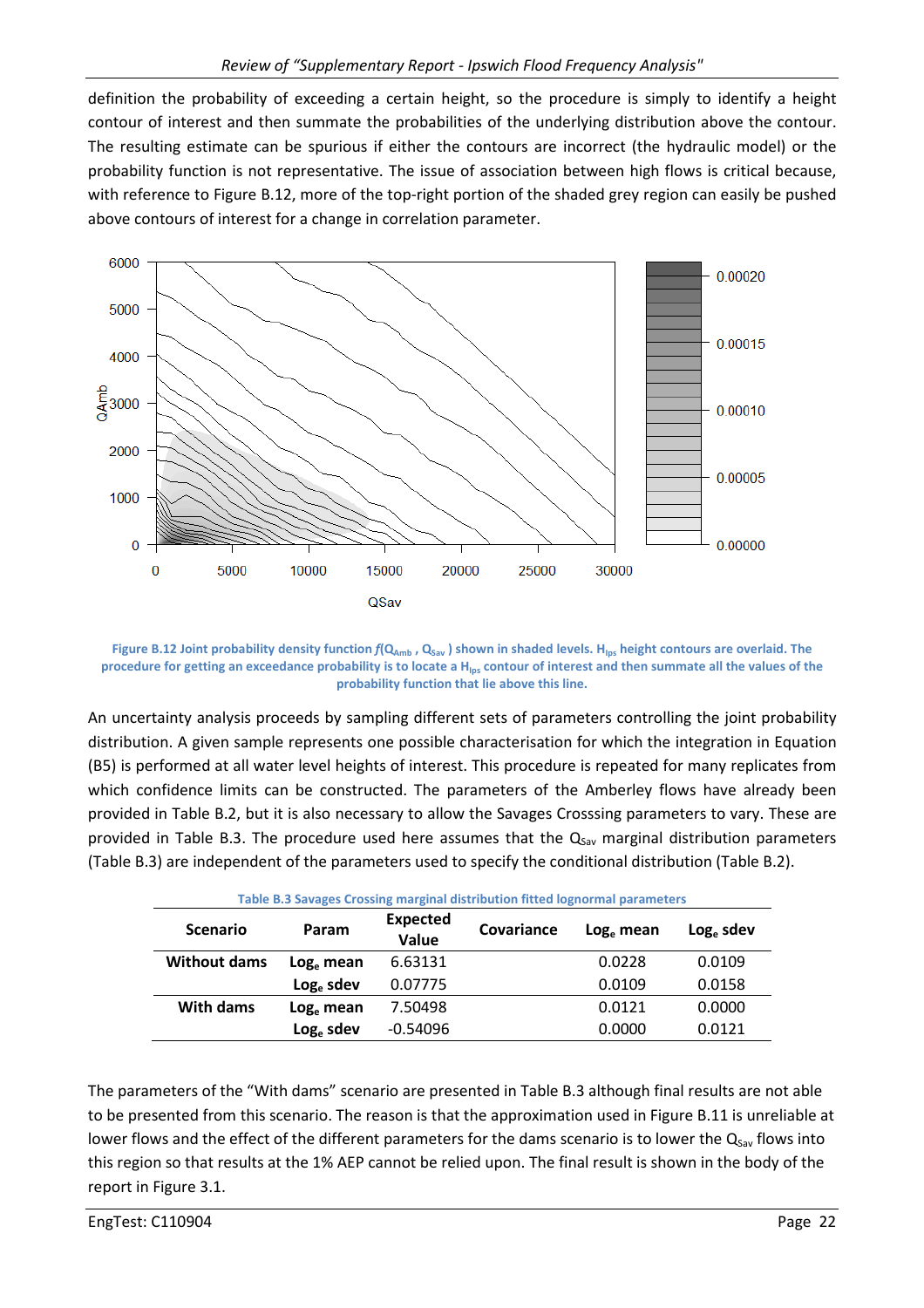### **Appendix C – Data Summary**

This review was done in a short time frame so please do not rely on figures in this Appendix without checking them. They are presented here for reproducibility of results. The reviewer has performed only limited checks.

**Table C.1 Savages pre-dam to post-dam flow conversion used by WMA Ipswich Report, 1943-1985 (Somerset only). Units m<sup>3</sup> s -1 .** 

Ļ.

| Pre   | Post  | Ratio |
|-------|-------|-------|
| 0     | 0     |       |
| 288   | 100   | 0.347 |
| 5692  | 5363  | 0.942 |
| 9807  | 7393  | 0.754 |
| 13922 | 11508 | 0.827 |
| 18037 | 15623 | 0.866 |
| 22152 | 19738 | 0.891 |
| 26267 | 23853 | 0.908 |
| 30382 | 27968 | 0.921 |
|       |       |       |

**Table C.2 Savages pre-dam to post-dam flow conversion used by WMA Ipswich Report (Figure 2) for period 1986-present (Wivenhoe & Somerset). Units m<sup>3</sup> s -1 .** 

| Pre         | <b>Post</b>  | Ratio | Pre   | <b>Post</b> | Ratio | Pre   | Post  | Ratio | Pre   | <b>Post</b> | Ratio |
|-------------|--------------|-------|-------|-------------|-------|-------|-------|-------|-------|-------------|-------|
| $\mathbf 0$ | 0            | 1.00  | 10700 | 6917        | 0.67  | 13100 | 9400  | 0.71  | 15500 | 11882       | 0.77  |
| $\mathbf 1$ | $\mathbf{1}$ | 1.00  | 10800 | 7020        | 0.67  | 13200 | 9503  | 0.71  | 15600 | 11986       | 0.77  |
| 2000        | 1000         | 0.50  | 10900 | 7124        | 0.67  | 13300 | 9606  | 0.71  | 15700 | 12089       | 0.77  |
| 8600        | 3657         | 0.42  | 11000 | 7227        | 0.67  | 13400 | 9710  | 0.71  | 15800 | 12192       | 0.77  |
| 8700        | 4486         | 0.53  | 11100 | 7331        | 0.67  | 13500 | 9813  | 0.71  | 15900 | 12296       | 0.77  |
| 8800        | 4952         | 0.56  | 11200 | 7434        | 0.67  | 13600 | 9917  | 0.71  | 16000 | 12399       | 0.77  |
| 8900        | 5055         | 0.56  | 11300 | 7538        | 0.67  | 13700 | 10020 | 0.71  | 16100 | 12503       | 0.77  |
| 9000        | 5159         | 0.59  | 11400 | 7641        | 0.67  | 13800 | 10124 | 0.71  | 16200 | 12606       | 0.77  |
| 9100        | 5262         | 0.59  | 11500 | 7745        | 0.67  | 13900 | 10227 | 0.71  | 16300 | 12710       | 0.77  |
| 9200        | 5365         | 0.59  | 11600 | 7848        | 0.67  | 14000 | 10331 | 0.71  | 16400 | 12813       | 0.77  |
| 9300        | 5469         | 0.59  | 11700 | 7951        | 0.67  | 14100 | 10434 | 0.71  | 16500 | 12916       | 0.77  |
| 9400        | 5572         | 0.59  | 11800 | 8055        | 0.67  | 14200 | 10537 | 0.77  | 16600 | 13020       | 0.77  |
| 9500        | 5676         | 0.59  | 11900 | 8158        | 0.67  | 14300 | 10641 | 0.77  | 16700 | 13123       | 0.77  |
| 9600        | 5779         | 0.59  | 12000 | 8262        | 0.67  | 14400 | 10744 | 0.77  | 16800 | 13227       | 0.77  |
| 9700        | 5883         | 0.63  | 12100 | 8365        | 0.71  | 14500 | 10848 | 0.77  | 16900 | 13330       | 0.77  |
| 9800        | 5986         | 0.63  | 12200 | 8469        | 0.71  | 14600 | 10951 | 0.77  | 17000 | 13434       | 0.77  |
| 9900        | 6090         | 0.63  | 12300 | 8572        | 0.71  | 14700 | 11055 | 0.77  | 24000 | 18400       | 0.77  |
| 10000       | 6193         | 0.63  | 12400 | 8675        | 0.71  | 14800 | 11158 | 0.77  | 31000 | 23366       | 0.77  |
| 10100       | 6296         | 0.63  | 12500 | 8779        | 0.71  | 14900 | 11261 | 0.77  | 38000 | 28332       | 0.77  |
| 10200       | 6400         | 0.63  | 12600 | 8882        | 0.71  | 15000 | 11365 | 0.77  |       |             |       |
| 10300       | 6503         | 0.63  | 12700 | 8986        | 0.71  | 15100 | 11468 | 0.77  |       |             |       |
| 10400       | 6607         | 0.63  | 12800 | 9089        | 0.71  | 15200 | 11572 | 0.77  |       |             |       |
| 10500       | 6710         | 0.63  | 12900 | 9193        | 0.71  | 15300 | 11675 | 0.77  |       |             |       |
| 10600       | 6814         | 0.63  | 13000 | 9296        | 0.71  | 15400 | 11779 | 0.77  |       |             |       |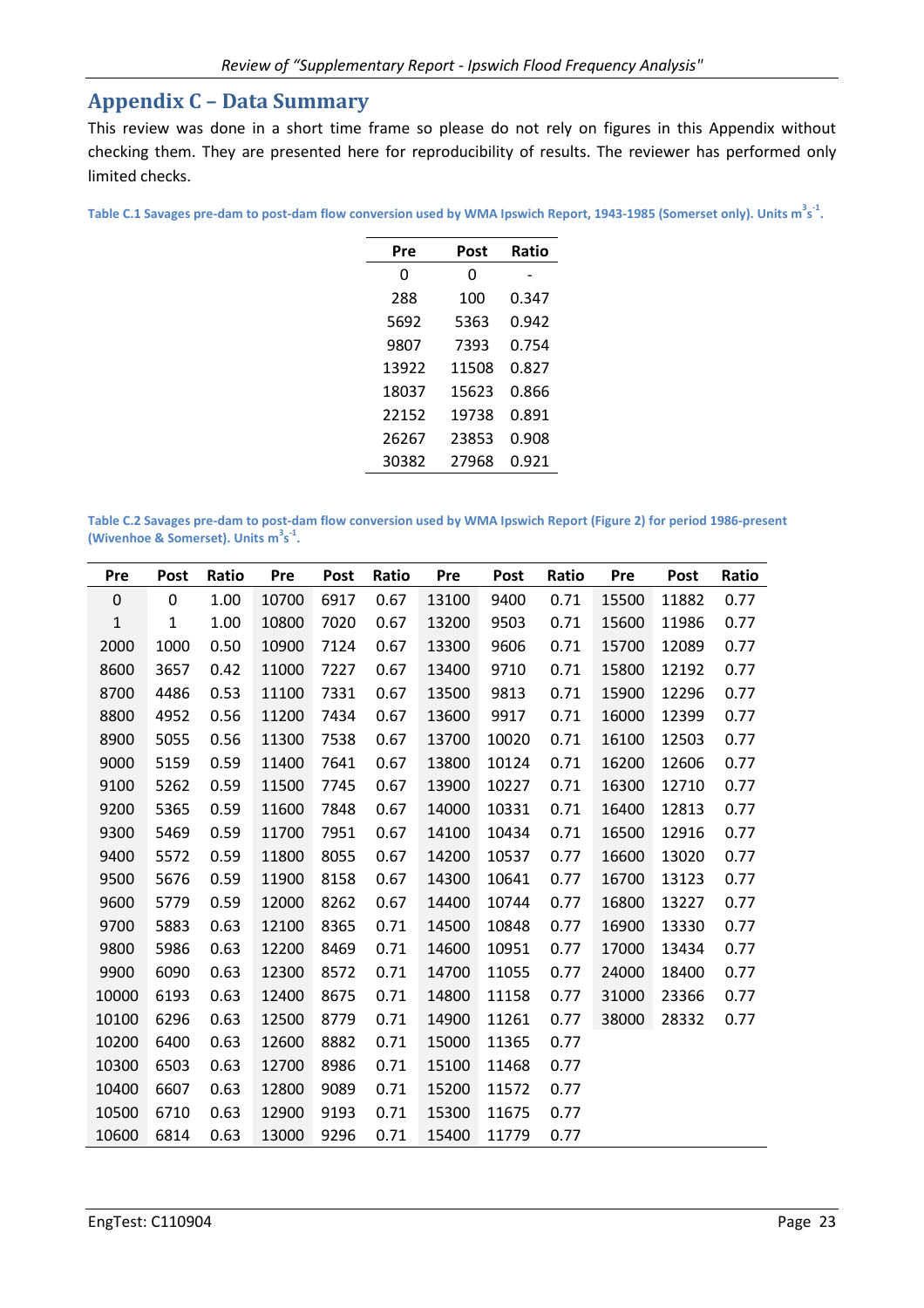**Table C.3 Annual maximums obtained from Amberley site. Water years begin in July, e.g. year=1961 implies 01/07/1961 to 31/06/1962. Units are m<sup>3</sup> s -1 .** 

| Date       | $Q_{Amb}$ | Date       | $Q_{Amb}$ | Date       | $Q_{Amb}$ | Date       | $Q_{Amb}$ | Date       | $Q_{Amb}$ |
|------------|-----------|------------|-----------|------------|-----------|------------|-----------|------------|-----------|
| 21/11/1961 | 271.948   | 29/10/1972 | 402.947   | 2/12/1983  | 187.811   | 18/02/1995 | 23.061    | 17/02/2006 | 30.662    |
| 8/05/1963  | 382.574   | 27/01/1974 | 2107.531  | 28/07/1984 | 156.37    | 3/05/1996  | 448.543   | 22/07/2006 | 0.461     |
| 23/04/1964 | 216.079   | 26/02/1975 | 286.573   | 13/02/1986 | 23.741    | 15/02/1997 | 29.956    | 6/02/2008  | 232.16    |
| 3/07/1964  | 64.113    | 11/02/1976 | 1288.919  | 29/01/1987 | 23.621    | 25/12/1997 | 35.513    | 21/05/2009 | 304.004   |
| 8/12/1965  | 133.568   | 11/03/1977 | 223.694   | 4/04/1988  | 542.134   | 9/02/1999  | 194.594   | 16/02/2010 | 127.34    |
| 12/06/1967 | 329.847   | 3/04/1978  | 127.122   | 6/07/1988  | 315.936   | 28/12/1999 | 81.38     | 12/01/2011 | 705.826   |
| 13/01/1968 | 402.947   | 21/06/1979 | 97.525    | 5/04/1990  | 345.566   | 3/02/2001  | 95.649    |            |           |
| 15/05/1969 | 81.026    | 9/05/1980  | 158.4     | 8/02/1991  | 678.76    | 2/02/2002  | 2.084     |            |           |
| 20/11/1969 | 36.814    | 7/02/1981  | 284.814   | 12/12/1991 | 807.292   | 4/06/2003  | 5.951     |            |           |
| 4/02/1971  | 880.853   | 4/11/1981  | 236.462   | 19/07/1992 | 65.356    | 4/02/2004  | 146.157   |            |           |
| 3/04/1972  | 101.996   | 22/06/1983 | 437.418   | 11/03/1994 | 79.147    | 11/12/2004 | 29.131    |            |           |

**Table C.4 Annual maximums obtained from Savages site for the period 1961-2011. Peak flows obtained from Amberley site where timing of ± 12 hours is allowed (note: the Amberly flows are not necessarily the annual maximum). Water years begin in July. Units are m<sup>3</sup> s -1. Savages flows converted to pre-dam.** 

| Date             | $Q_{Sav}$ | Q <sub>Amb</sub> | Date             | $Q_{Sav}$ | QAmb    | Date             | $Q_{\text{Sav}}$ | Q <sub>Amb</sub> |
|------------------|-----------|------------------|------------------|-----------|---------|------------------|------------------|------------------|
| 10/01/1962 06:00 | 595.14    | 28.74            | 22/01/1982 08:00 | 1217.81   | 145.005 | 18/12/2001 12:00 | 39.18            | 0.157            |
| 19/03/1963 06:00 | 1364.37   | 2.881            | 24/06/1983 00:00 | 1896.98   | 116.477 | 23/01/2003 12:00 | 46.56            | 0                |
| 01/04/1964 12:00 | 464.54    | 0.715            | 02/07/1983 13:00 | 545.20    | 5.122   | 06/03/2004 04:00 | 514.62           | 0.188            |
| 04/07/1964 12:00 | 113.51    | 19.976           | 14/11/1984 15:00 | 296.60    | 7.245   | 07/11/2004 18:00 | 85.59            | 0                |
| 21/07/1965 10:00 | 1689.64   | 0                | 09/07/1985 04:00 | 181.92    | 1.03    | 14/10/2005 12:00 | 24.00            | 0                |
| 12/06/1967 05:00 | 2644.09   | 329.847          | 01/10/1986 00:00 | 32.00     | 0.094   | 12/01/2007 10:00 | 301.15           | 0                |
| 13/01/1968 23:00 | 3792.18   | 402.947          | 06/04/1988 10:00 | 1897.95   | 184.179 | 05/02/2008 13:00 | 108.66           | 220.304          |
| 03/01/1969 04:00 | 339.06    | 2.829            | 05/04/1989 07:00 | 3103.45   | 33.798  | 21/11/2008 07:00 | 715.29           | 96.434           |
| 29/08/1969 07:00 | 348.47    | 0                | 29/05/1990 10:00 | 1482.29   | 87.69   | 03/03/2010 11:00 | 244.05           | 75.222           |
| 20/02/1971 03:00 | 3123.18   | 130.93           | 09/02/1991 10:00 | 374.52    | 372.104 | 12/01/2011 01:00 | 12926.21         | 667.386          |
| 14/02/1972 15:00 | 2092.72   | 3.04             | 17/03/1992 15:00 | 2587.87   | 11.937  |                  |                  |                  |
| 19/02/1973 15:00 | 957.56    | 38.321           | 20/08/1992 00:00 | 54.94     | 0.143   |                  |                  |                  |
| 28/01/1974 01:00 | 11136.89  | 1359.496         | 01/03/1994 07:00 | 46.78     | 0.6     |                  |                  |                  |
| 15/01/1975 05:00 | 393.65    | 0                | 01/02/1995 00:00 | 39.81     | 0.019   |                  |                  |                  |
| 22/01/1976 09:00 | 1844.33   | 95.398           | 05/05/1996 21:00 | 4590.43   | 264.558 |                  |                  |                  |
| 02/11/1976 06:00 | 641.78    | 37.178           | 17/02/1997 12:00 | 87.20     | 24.282  |                  |                  |                  |
| 03/04/1978 11:00 | 545.81    | 115.561          | 18/09/1997 12:00 | 22.55     | 0.043   |                  |                  |                  |
| 24/01/1979 12:00 | 491.63    | 13.018           | 10/02/1999 11:00 | 3596.54   | 94.494  |                  |                  |                  |
| 09/05/1980 12:00 | 126.41    | 52.226           | 05/08/1999 06:00 | 194.53    | 0.011   |                  |                  |                  |
| 09/02/1981 13:00 | 971.03    | 58.583           | 04/02/2001 16:00 | 951.34    | 46.376  |                  |                  |                  |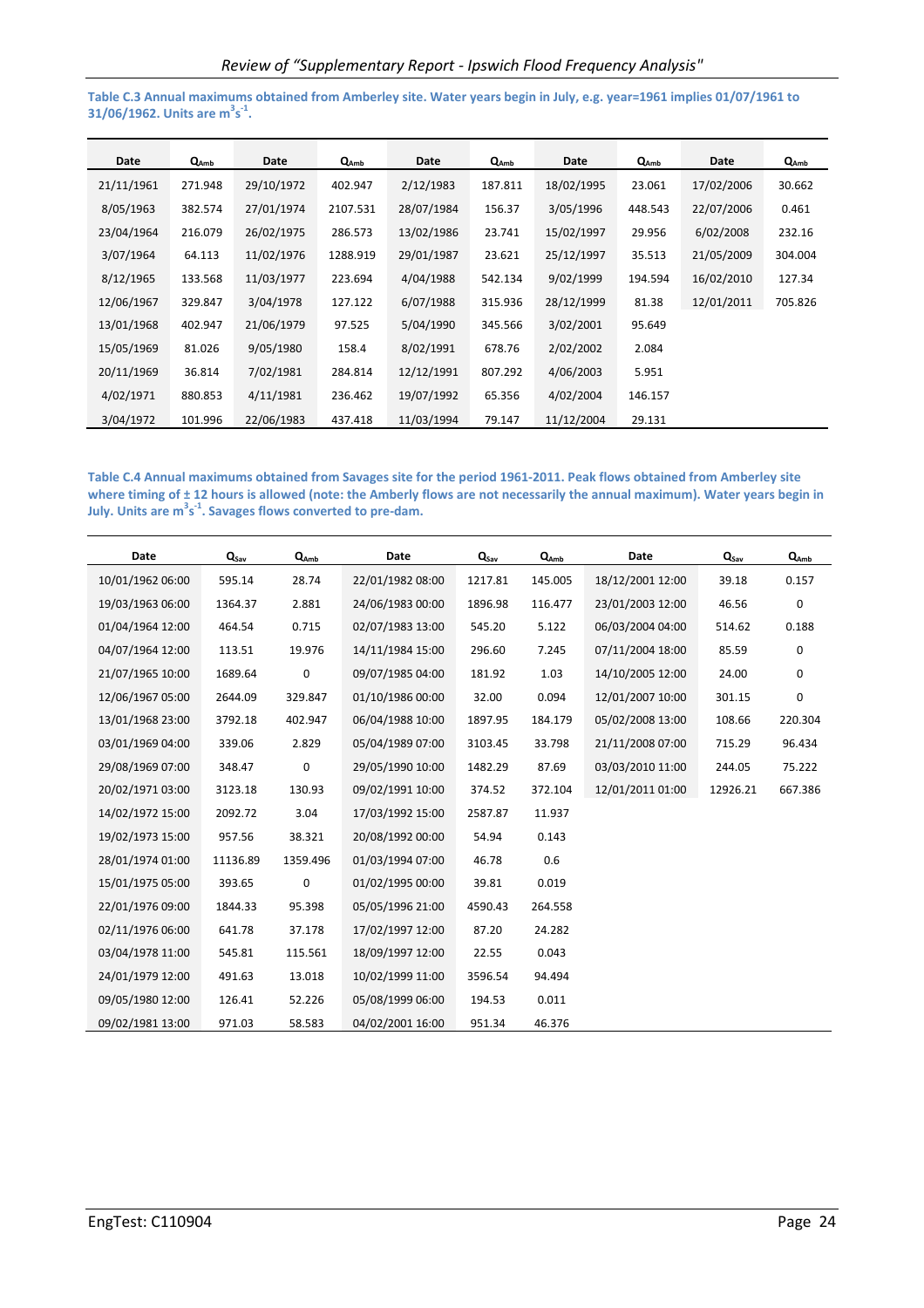| Date             | $Q_{\text{sav}}$ | Date             | $\mathbf{Q}_{\mathsf{sav}}$ | Date             | $Q_{\text{Sav}}$ | Date             | $Q_{\text{sav}}$ |
|------------------|------------------|------------------|-----------------------------|------------------|------------------|------------------|------------------|
| 28/12/1909 12:00 | 813.52           | 03/03/1940 15:00 | 697.33                      | 29/08/1969 07:00 | 348.47           | 05/08/1999 06:00 | 194.5328         |
| 13/01/1911 13:00 | 1316.89          | 25/01/1941 23:00 | 425.27                      | 20/02/1971 03:00 | 3123.18          | 04/02/2001 16:00 | 951.3354         |
| 04/03/1912 23:00 | 460.75           | 10/02/1942 18:00 | 1360.14                     | 14/02/1972 15:00 | 2092.72          | 18/12/2001 12:00 | 39.1831          |
| 23/06/1913 08:00 | 416.42           | 31/12/1942 07:00 | 833.44                      | 19/02/1973 15:00 | 957.56           | 23/01/2003 12:00 | 46.56479         |
| 27/02/1914 12:00 | 234.46           | 31/12/1943 16:00 | 1425.54                     | 28/01/1974 01:00 | 11136.89         | 06/03/2004 04:00 | 514.6169         |
| 11/02/1915 06:00 | 1035.35          | 13/06/1945 08:00 | 328.65                      | 15/01/1975 05:00 | 393.65           | 07/11/2004 18:00 | 85.59432         |
| 12/04/1916 04:00 | 159.20           | 26/03/1946 19:00 | 1265.58                     | 22/01/1976 09:00 | 1844.33          | 14/10/2005 12:00 | 24.00151         |
| 29/01/1917 18:00 | 475.23           | 02/03/1947 23:00 | 1010.19                     | 02/11/1976 06:00 | 641.78           | 12/01/2007 10:00 | 301.1502         |
| 13/12/1917 16:00 | 522.28           | 11/12/1947 09:00 | 1002.23                     | 03/04/1978 11:00 | 545.81           | 05/02/2008 13:00 | 108.6639         |
| 08/05/1919 16:00 | 90.61            | 04/03/1949 16:00 | 1225.24                     | 24/01/1979 12:00 | 491.63           | 21/11/2008 07:00 | 715.2873         |
| 22/01/1920 08:00 | 402.41           | 01/03/1950 07:00 | 3048.37                     | 09/05/1980 12:00 | 126.41           | 03/03/2010 11:00 | 244.0536         |
| 11/06/1921 15:00 | 1237.26          | 01/02/1951 12:00 | 3394.09                     | 09/02/1981 13:00 | 971.03           | 12/01/2011 01:00 | 12926.21         |
| 30/12/1921 23:00 | 1280.09          | 18/06/1952 12:00 | 50.90                       | 22/01/1982 08:00 | 1217.81          |                  |                  |
| 16/10/1922 01:00 | 46.34            | 24/03/1953 12:00 | 1214.10                     | 24/06/1983 00:00 | 1896.98          |                  |                  |
| 12/02/1924 14:00 | 173.20           | 13/02/1954 12:00 | 971.40                      | 02/07/1983 13:00 | 545.20           |                  |                  |
| 21/06/1925 09:00 | 778.43           | 30/03/1955 04:00 | 5692.98                     | 14/11/1984 15:00 | 296.60           |                  |                  |
| 06/01/1926 12:00 | 126.45           | 12/03/1956 20:00 | 2384.10                     | 09/07/1985 04:00 | 181.92           |                  |                  |
| 27/01/1927 15:00 | 2715.26          | 23/12/1956 12:00 | 405.08                      | 01/10/1986 00:00 | 32.00            |                  |                  |
| 20/04/1928 12:00 | 4225.43          | 11/06/1958 20:00 | 1746.15                     | 06/04/1988 10:00 | 1897.95          |                  |                  |
| 21/01/1929 13:00 | 2064.30          | 19/02/1959 10:00 | 1720.58                     | 05/04/1989 07:00 | 3103.45          |                  |                  |
| 30/06/1930 11:00 | 749.23           | 14/11/1959 14:00 | 1674.36                     | 29/05/1990 10:00 | 1482.29          |                  |                  |
| 06/02/1931 14:00 | 5574.73          | 27/02/1961 12:00 | 206.40                      | 09/02/1991 10:00 | 374.52           |                  |                  |
| 10/12/1931 18:00 | 327.63           | 10/01/1962 06:00 | 595.14                      | 17/03/1992 15:00 | 2587.87          |                  |                  |
| 20/01/1933 21:00 | 311.94           | 19/03/1963 06:00 | 1364.37                     | 20/08/1992 00:00 | 54.94            |                  |                  |
| 23/02/1934 16:00 | 614.28           | 01/04/1964 12:00 | 464.54                      | 01/03/1994 07:00 | 46.78            |                  |                  |
| 26/02/1935 16:00 | 119.91           | 04/07/1964 12:00 | 113.51                      | 01/02/1995 00:00 | 39.81            |                  |                  |
| 24/03/1936 09:00 | 138.63           | 21/07/1965 10:00 | 1689.64                     | 05/05/1996 21:00 | 4590.43          |                  |                  |
| 17/03/1937 17:00 | 1102.97          | 12/06/1967 05:00 | 2644.09                     | 17/02/1997 12:00 | 87.20            |                  |                  |
| 28/05/1938 23:00 | 1052.08          | 13/01/1968 23:00 | 3792.18                     | 18/09/1997 12:00 | 22.55            |                  |                  |
| 17/03/1939 09:00 | 459.89           | 03/01/1969 04:00 | 339.06                      | 10/02/1999 11:00 | 3596.54          |                  |                  |

**Table C.5 Annual maximums obtained from pre-dam Savages Composite site. Water years begin in July. Units are m<sup>3</sup> s -1 .**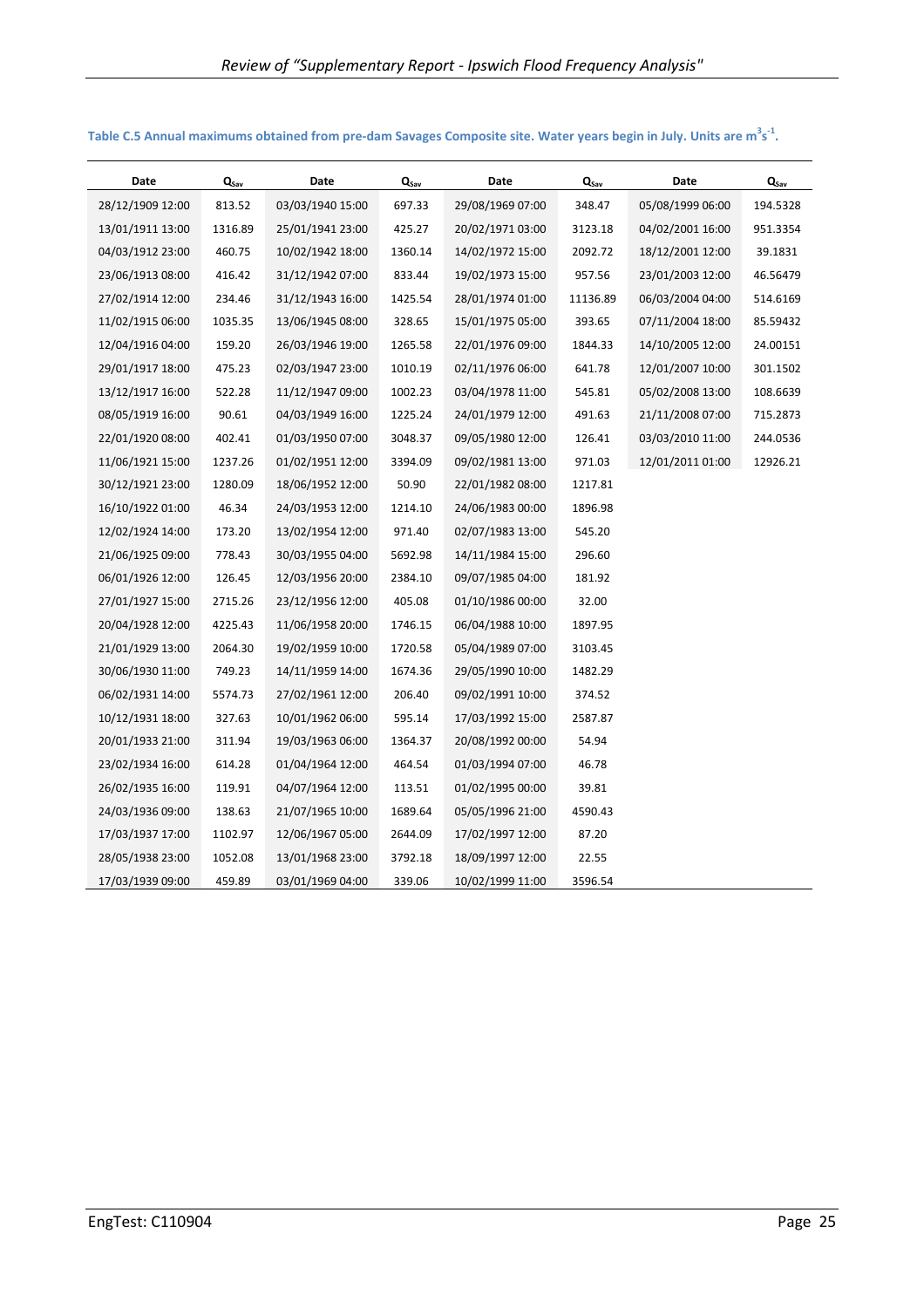**Table C.6 Peaks over 100m<sup>3</sup> s -1 threshold at savages and separated by a minimum of 5 days. Peak flows obtained from Amberley site where timing of ± 12 hours is allowed. Water years begin in July. Units are m<sup>3</sup> s -1. Savages flows converted to pre-dam.** 

| Date             | $Q_{\text{Sav}}$ | $Q_{Amb}$ | Date             | $Q_{\text{sav}}$ | $Q_{Amb}$ | Date             | $Q_{\text{Sav}}$ | $Q_{Amb}$ |
|------------------|------------------|-----------|------------------|------------------|-----------|------------------|------------------|-----------|
| 19/11/1961 04:00 | 316.46           | 28.247    | 13/03/1974 06:00 | 1082.9           | 194.45    | 06/07/1988 20:00 | 888.44           | 315.936   |
| 21/12/1961 06:00 | 341.39           | 90.672    | 20/03/1974 00:00 | 437.0            | 1.935     | 23/12/1988 11:00 | 494.23           | 0.775     |
| 10/01/1962 06:00 | 595.14           | 36.442    | 15/01/1975 05:00 | 393.6            | <b>NA</b> | 12/04/1989 20:00 | 225.89           | 11.291    |
| 16/01/1962 12:00 | 291.38           | 7.205     | 27/02/1975 18:00 | 362.6            | 32.454    | 27/04/1989 06:00 | 2992.31          | 158.197   |
| 14/04/1962 09:00 | 353.62           | 1.612     | 03/09/1975 16:00 | 333.5            | <b>NA</b> | 02/05/1989 07:00 | 2366.44          | 4.316     |
| 02/01/1963 18:00 | 349.65           | 24.463    | 20/10/1975 17:00 | 308.7            | 36.442    | 09/05/1989 07:00 | 223.28           | 3.051     |
| 19/03/1963 06:00 | 1364.37          | 64.709    | 25/12/1975 02:00 | 718.9            | 174.515   | 17/05/1989 22:00 | 1608.77          | 124.063   |
| 31/03/1963 09:00 | 352.08           | 100.312   | 22/01/1976 09:00 | 1844.3           | 95.398    | 22/05/1989 23:00 | 273.38           | 8.891     |
| 08/05/1963 18:00 | 640.39           | 348.89    | 27/01/1976 12:00 | 322.5            | 19.114    | 28/05/1989 16:00 | 271.18           | 7.371     |
| 22/05/1963 12:00 | 324.03           | 8.954     | 12/02/1976 17:00 | 1045.7           | 946.404   | 03/06/1989 10:00 | 225.51           | 2.524     |
| 01/04/1964 12:00 | 464.54           | 0.715     | 01/03/1976 01:00 | 1272.1           | <b>NA</b> | 03/02/1990 02:00 | 264.63           | 12.324    |
| 24/04/1964 08:00 | 370.43           | 93.017    | 09/03/1976 07:00 | 697.1            | 38.314    | 31/03/1990 04:00 | 305.14           | 11.1      |
| 21/07/1965 10:00 | 1689.64          | NA        | 15/03/1976 18:00 | 716.0            | 5.756     | 08/04/1990 12:00 | 1365.02          | 44.927    |
| 01/02/1967 02:00 | 448.20           | 2.726     | 31/03/1976 18:00 | 380.7            | 1.69      | 22/04/1990 15:00 | 376.91           | 131.201   |
| 26/02/1967 01:00 | 379.40           | 2.194     | 27/05/1976 18:00 | 434.4            | 1.225     | 27/04/1990 16:00 | 334.18           | 9.608     |
| 10/03/1967 20:00 | 324.53           | 17.968    | 02/11/1976 06:00 | 641.8            | 109.827   | 29/05/1990 10:00 | 1482.29          | 141.425   |
| 19/03/1967 23:00 | 1490.34          | 117.191   | 15/11/1976 19:00 | 322.9            | 108.058   | 03/06/1990 13:00 | 323.09           | 8.175     |
| 08/05/1967 15:00 | 405.73           | 5.5       | 12/03/1977 21:00 | 361.3            | 86.854    | 08/06/1990 14:00 | 260.92           | 4.289     |
| 12/06/1967 05:00 | 2644.09          | 329.847   | 03/04/1978 10:00 | 545.8            | 127.122   | 09/02/1991 10:00 | 374.52           | 657.611   |
| 27/06/1967 11:00 | 1579.91          | 107.176   | 08/09/1978 22:00 | 288.2            | 12.991    | 22/11/1995 00:00 | 436.05           | 104.93    |
| 02/07/1967 17:00 | 339.06           | 3.371     | 31/12/1978 19:00 | 345.6            | 14.385    | 11/01/1996 09:00 | 395.13           | 66.971    |
| 13/01/1968 23:00 | 3792.18          | 402.947   | 24/01/1979 12:00 | 491.6            | 18.758    | 05/05/1996 21:00 | 4590.43          | 297.607   |
| 19/02/1968 12:00 | 306.66           | 1.493     | 09/02/1981 12:00 | 971.0            | 178.552   | 10/05/1996 22:00 | 206.34           | 10.869    |
| 21/03/1968 17:00 | 333.49           | 20.39     | 17/02/1981 03:00 | 483.1            | 11.614    | 10/02/1999 08:00 | 3596.54          | 173.554   |
| 03/01/1969 04:00 | 339.06           | 4.211     | 22/02/1981 22:00 | 365.6            | 19.064    | 15/02/1999 09:00 | 1504.90          | 3.742     |
| 29/08/1969 07:00 | 348.47           | <b>NA</b> | 05/11/1981 00:00 | 352.6            | 207.425   | 09/03/1999 10:00 | 331.13           | 3.71      |
| 11/12/1970 08:00 | 782.82           | 113.47    | 05/12/1981 10:00 | 584.2            | 22.276    | 14/03/1999 12:00 | 318.32           | 1.652     |
| 01/01/1971 12:00 | 679.88           | 100.312   | 25/12/1981 16:00 | 329.7            | 99.7      | 04/02/2001 16:00 | 951.34           | 54.805    |
| 05/02/1971 05:00 | 1512.45          | 795.928   | 22/01/1982 08:00 | 1217.8           | 164.742   | 09/02/2001 17:00 | 320.23           | 2.197     |
| 11/02/1971 10:00 | 833.37           | 249.448   | 27/01/1982 09:00 | 296.6            | 15.863    | 06/03/2004 04:00 | 514.62           | 46.5      |
| 20/02/1971 03:00 | 3123.18          | 201.478   | 04/02/1982 08:00 | 353.4            | 1.214     | 21/11/2008 07:00 | 715.29           | 152.242   |
| 25/02/1971 04:00 | 764.74           | 23.708    | 28/02/1982 04:00 | 432.4            | 12.175    | 14/04/2009 04:00 | 231.55           | 12.061    |
| 02/03/1971 23:00 | 296.59           | 14.152    | 12/03/1982 07:00 | 618.2            | 35.262    | 20/05/2009 16:00 | 468.89           | 304.004   |
| 29/12/1971 13:00 | 778.29           | 5.942     | 17/03/1982 15:00 | 452.0            | 2.977     | 03/03/2010 11:00 | 244.05           | 81.834    |
| 14/02/1972 15:00 | 2092.72          | 5.074     | 04/05/1983 13:00 | 607.8            | 157.546   | 08/03/2010 12:00 | 206.31           | 23.704    |
| 20/02/1972 18:00 | 718.89           | 7.71      | 09/05/1983 17:00 | 341.1            | 3.192     | 14/10/2010 12:00 | 3059.85          | 7.717     |
| 05/04/1972 04:00 | 1903.17          | 32.302    | 14/05/1983 20:00 | 292.2            | 1.444     | 19/10/2010 13:00 | 208.44           | 4.232     |
| 13/11/1972 02:00 | 612.81           | 29.568    | 29/05/1983 08:00 | 724.2            | 303.763   | 06/12/2010 18:00 | 223.40           | 86.465    |
| 19/02/1973 15:00 | 957.56           | 56.75     | 03/06/1983 10:00 | 317.2            | 8.272     | 22/12/2010 04:00 | 2867.58          | 53.84     |
| 01/03/1973 23:00 | 388.23           | 4.403     | 24/06/1983 00:00 | 1897.0           | 272.066   | 30/12/2010 12:00 | 3249.00          | 139.643   |
| 09/07/1973 10:00 | 3045.21          | 5.867     | 29/06/1983 02:00 | 681.8            | 10.326    | 12/01/2011 01:00 | 12926.21         | 705.826   |
| 30/07/1973 11:00 | 369.68           | 3.602     | 04/07/1983 05:00 | 499.2            | 4.363     | 17/01/2011 03:00 | 6566.55          | 37.058    |
| 13/10/1973 00:00 | 452.59           | 1.972     | 09/07/1983 07:00 | 426.5            | 6.365     | 22/01/2011 04:00 | 368.89           | 55.381    |
| 08/11/1973 19:00 | 353.05           | 3.315     | 14/07/1983 11:00 | 395.5            | 2.978     | 27/01/2011 05:00 | 279.56           | 7.14      |
| 11/01/1974 15:00 | 645.98           | 117.191   | 19/07/1983 13:00 | 360.0            | 2.123     | 11/02/2011 03:00 | 202.00           | 3.365     |
| 17/01/1974 02:00 | 557.90           | 20.669    | 09/04/1984 04:00 | 323.0            | 69.836    | 01/03/2011 20:00 | 532.88           | 1.537     |
| 28/01/1974 01:00 | 11136.89         | 1664.289  | 14/11/1984 15:00 | 296.6            | 16.262    |                  |                  |           |
| 06/02/1974 22:00 | 1037.15          | 10.192    | 06/04/1988 10:00 | 1897.9           | 225.258   |                  |                  |           |
| 12/02/1974 02:00 | 295.28           | 4.868     | 12/04/1988 12:00 | 1283.0           | 13.638    |                  |                  |           |
| 20/02/1974 03:00 | 442.48           | 2.881     | 05/06/1988 05:00 | 603.3            | 254.025   |                  |                  |           |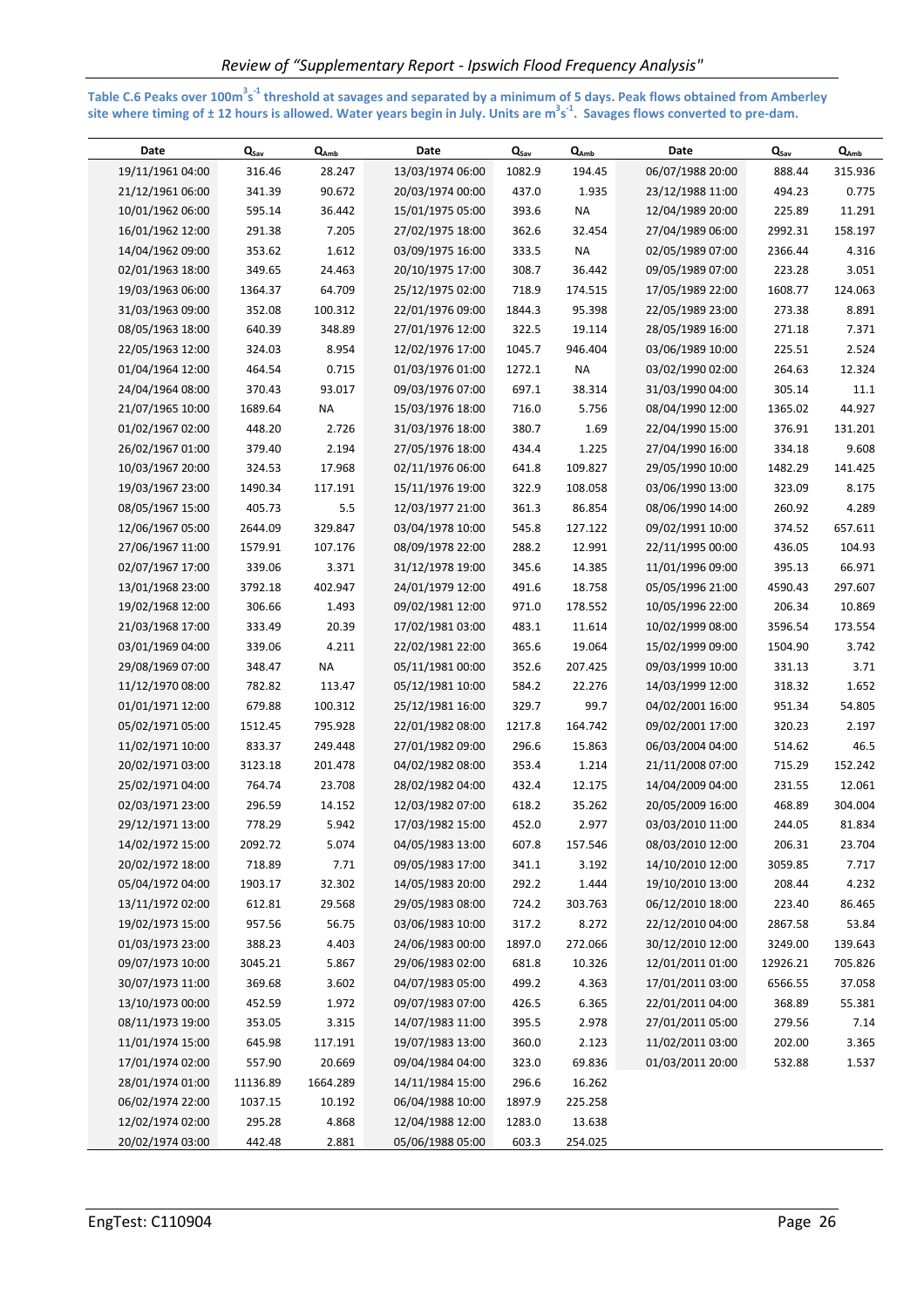| $Q_{Sav}$ | $Q_{Amb}$   | $Q_{\text{sav}}$ | $Q_{Amb}$ | $Q_{\text{sav}}$ | $Q_{Amb}$      | $Q_{\text{sav}}$ | $Q_{Amb}$ |
|-----------|-------------|------------------|-----------|------------------|----------------|------------------|-----------|
| 2.55      | $\mathbf 0$ | 2.43             | 1.14      | 2.97             | 1.76           | 3.57             | 2.19      |
| 2.62      | 0           | 2.76             | 1.18      | 2.96             | 1.78           | 2.77             | 2.2       |
| 2.64      | 0           | 2.44             | 1.25      | 3.13             | 1.8            | 3.47             | 2.2       |
| 2.66      | 0           | 2.75             | 1.25      | 2.55             | 1.82           | 2.98             | 2.25      |
| 2.69      | $\mathbf 0$ | 3.26             | 1.25      | 2.85             | 1.84           | 3.04             | 2.28      |
| 2.55      | 0.3         | 2.55             | 1.27      | 2.52             | 1.85           | 2.55             | 2.3       |
| 2.58      | 0.3         | 2.69             | 1.27      | 3.19             | 1.85           | 3.26             | 2.35      |
| 2.65      | 0.3         | 2.53             | 1.3       | 2.8              | 1.86           | 2.76             | 2.42      |
| 2.72      | 0.3         | 2.57             | 1.33      | 2.38             | 1.9            | 3.68             | 2.42      |
| 2.3       | 0.48        | 2.47             | 1.4       | 3.25             | 1.97           | 2.65             | 2.45      |
| 2.53      | 0.48        | 2.52             | 1.42      | 2.53             | $\overline{2}$ | 2.86             | 2.45      |
| 2.57      | 0.48        | 2.5              | 1.45      | 2.57             | $\overline{2}$ | 2.94             | 2.5       |
| 2.64      | 0.48        | 3.43             | 1.45      | 2.83             | $\overline{2}$ | 3.42             | 2.51      |
| 2.53      | 0.65        | 2.83             | 1.49      | 2.34             | 2.02           | 2.8              | 2.6       |
| 3.48      | 0.7         | 2.77             | 1.5       | 2.8              | 2.05           | 3.6              | 2.6       |
| 2.6       | 0.8         | 2.54             | 1.51      | 3.16             | 2.06           | 3.17             | 2.7       |
| 2.84      | 0.8         | 2.63             | 1.54      | 3.27             | 2.08           | 2.57             | 2.75      |
| 2.88      | 0.8         | 3.45             | 1.58      | 2.73             | 2.11           | 2.83             | 2.8       |
| 3.32      | 0.8         | 2.55             | 1.6       | 3.15             | 2.13           | 4.13             | 2.8       |
| 2.43      | 0.85        | 3.13             | 1.65      | 3.19             | 2.14           | 3.03             | 3.05      |
| 2.64      | 0.9         | 2.56             | 1.69      | 3.5              | 2.14           | 4.05             | 3.15      |
| 3.48      | 0.9         | 2.58             | 1.7       | 2.58             | 2.17           |                  |           |
| 2.52      | 0.95        | 2.7              | 1.72      | 2.85             | 2.17           |                  |           |
| 2.67      | 1.1         | 2.87             | 1.72      | 3.08             | 2.17           |                  |           |
| 2.78      | 1.1         | 3.49             | 1.72      | 3.52             | 2.17           |                  |           |

**Table C.7 Estimate of peak over threshold flow data underlying Figure B2 of WMA Ipswich Report (manually read from graph). Flows are Log10 m 3 s -1. There will be minor loss of precision compared to actual data due to ability to resolve symbol placement.**